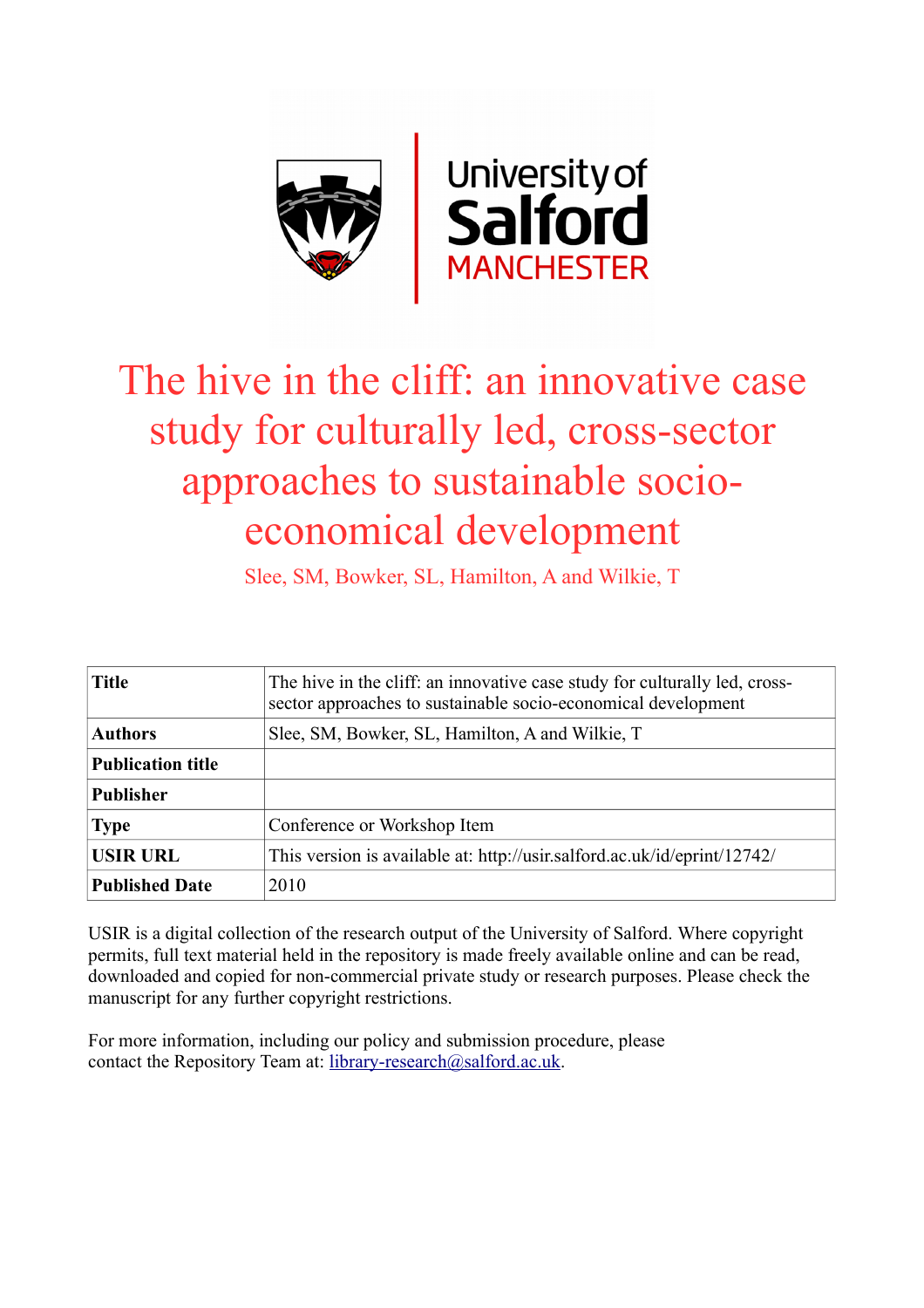# **The Hive in The Cliff: an innovative case study for culturally led, crosssector approaches to sustainable urban regeneration**

by Sarie Mairs Slee, Samantha Bowker, Andy Hamilton and Theresa Wilkie

# **Abstract**

There is long-standin[g](#page-1-0) recognition of the role cultural and creative industries play in regional development 1. Creative and cultural activities contribute to development in regeneration, social inclusion, education, vocational training, social entrepreneurship, celebration of cultural diversity, and the promotion of better physical and mental health. The role of culture in sustainable socio-economical development is being explored in The Hive in The Cliff, which aims to initiate social and economic renewal in East Salford in the development of a culturally led regeneration and conservation programme through interdisciplinary research and cross-sector partnership[2](#page-1-1) . This culturally led programme will ultimately inform a £1.5 million bid to the UK's Heritage Lottery Fund, supporting the programme's implementation.

The Hive in The Cliff proposes innovative approaches to sustainable socio-economic development, combining bottom up and top down methods to research, consultation, planning and implementation. While work with public partners and current policy establish documented community needs, The Hive in The Cliff favours community-based approaches to *understand* and *react to* the ways in which these needs affect local people. In this, The Hive in The Cliff is working with multiple community and third sector organisations, investigating working methodologies that specifically utilise creative, cultural and heritage-based activities to instigate social-economic change.

The Hive in The Cliff has substantial aspirations, having gained significant support and momentum in its early stages, and is a promising case study for culturally-led regeneration. This paper will identify the regional context for this case study, discuss working methodologies and explore the aims and outcomes of The Hive in The Cliff project. As the project is ongoing, it will also explore key issues for future development and phased implementation, integrating interdisciplinary research with large-scale public engagement in pursuit of the maximum number of outcomes and best value-formoney.

<span id="page-1-0"></span> <sup>1</sup> See examples in: Landry, C., Greene, L. Matarasso, F. & Bianchini, F. (1996) *The Art of Regeneration: urban renewal through cultural activity* and Verwijen, J. & Lehtovuori, P. (1999) *Creative Cities: cultural industries, urban development and the information society*

<span id="page-1-1"></span><sup>2</sup> Salford is part of the Greater Manchester region in Northwest England. East Salford borders Manchester and the area of The Hive in The Cliff's focus is approximately two miles from Manchester city centre.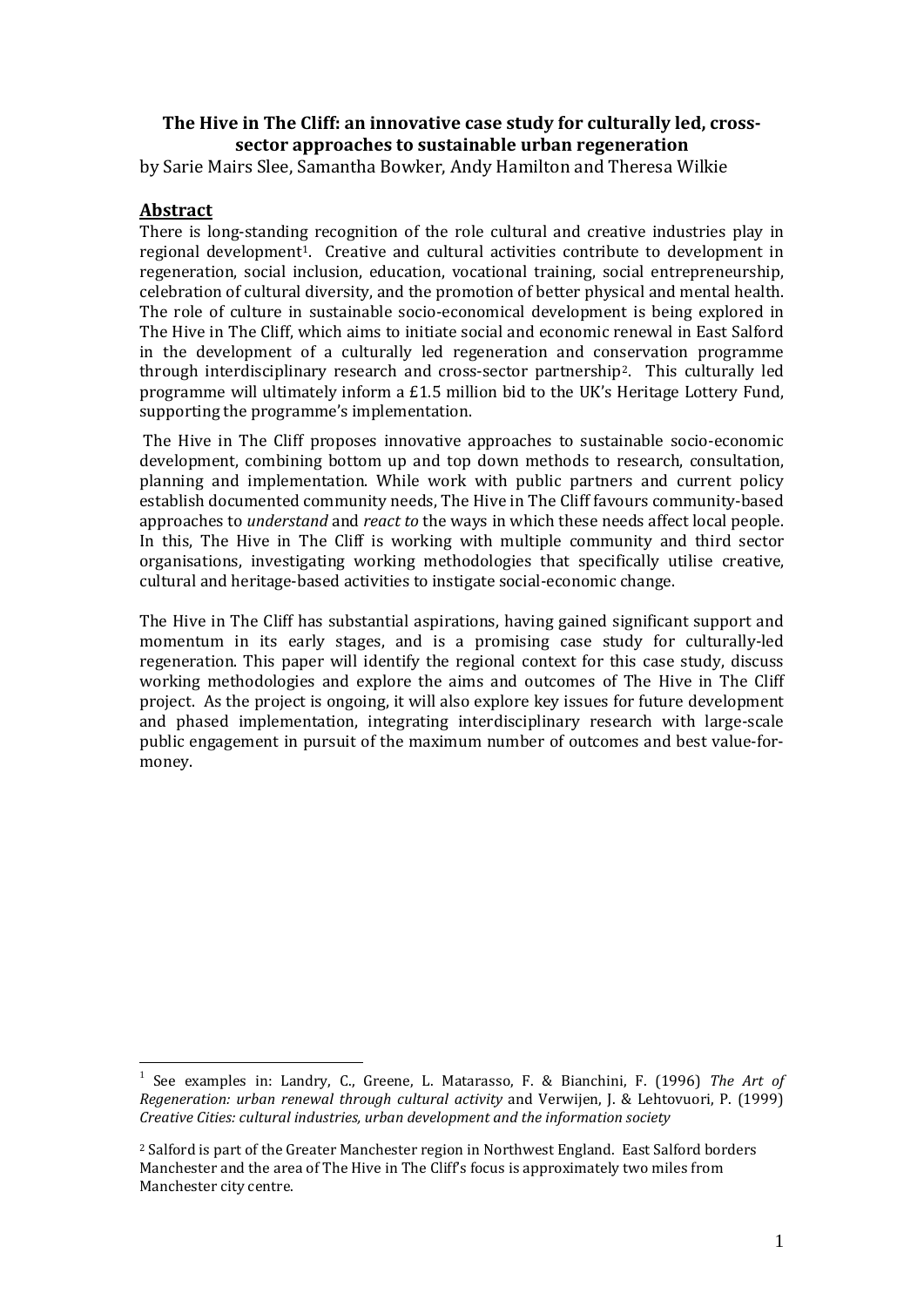# **Introduction**

*"Each story of regeneration begins with poetry and ends with real estate"* (Klunzman, 2004).

"*The modern urban malaise is a complex crisis, which cannot be solved by traditional urban planning and policy. The hard sciences of urban planning need to be reformed and enriched by mobilising the experiences of different disciplines and people marginalised from decision making- many of these might come from the cultural arena. Culture is crucially important. It is often the forgotten glue that may hold things together in cities. It is in the cultural arena that the battles of the future will be fought- won and lost. Thus a cultural perspective needs to move centre stage in the planning of our cities*" (Landry in Verwijnen et al, 1999: 7).

*"Regeneration is a 'growth' industry and heritage assets can play a central role in achieving successful regeneration… [and] the inclusion of heritage assets in regeneration schemes provides a focus and catalyst for sustainable change"* (Driver Jonas, 2006: 2).

In the 21st century, urban regeneration schemes are commonly found in cities around the globe. However, as individual cities and regions develop these schemes, conflicting considerations often cause problems between politicians, urban planners and local communities. For a pertinent example, we look no further than Pécs, host city of the 2010 RSA conference. A recent three-day Creative Cities event in Pécs considered ways that the regeneration of Kiraly Street could create short-term positive impact and a long-term legacy for the 2010 European Capital of Culture status<sup>[3](#page-2-0)</sup>. According to Brian Cox, Director of IPPR North and participant in the event, these discussions dealt with a common problem in urban regeneration: balancing social well-being with physical, economically-driven regeneration. The street, lined with an increasing number of vacant shop fronts and derelict buildings, was met with contrasting proposals. Where community members and local activists "proposed plans and activities to bring many of the vacant premises back into use as workshops, museums, drama and art studios," the city council backed the architects, planners and entrepreneurs: new, modern buildings to boost a contemporary feel and attract tourism (Cox, 2010: 1). Cox commented further:

"…there is always something highly alluring about physical regeneration. Whether it is the large sums of money involved or the genuine sense of excited 'newness'… there is something about such grand designs that somehow stifles discontent…By contrast, social regeneration seems so soft, so nebulous. Without its… huge price tag its advocates are so easily characterised as being fringe elements and bit-part players. The stark contrast between the big money, high profile, short term hits literally overshadows more abstract building of kinship, reciprocity and community ties- the 'hidden wealth of nations'- so often at a longerterm cost. And proponents of the latter seem always to lose out" (Cox: 2).

While this sentiment is specific to the urban regeneration of Pécs, it evokes the conflicting elements of many urban renewal programmes, including those in Salford, a city in the Greater Manchester region of Northwest England.

The case study presented in this paper relates specifically to the conflicting economic, social and environmental needs of the Broughton Renewal Area, an ongoing urban

-

<span id="page-2-0"></span><sup>3</sup> This Creative Cities event was organised and managed by the British Council.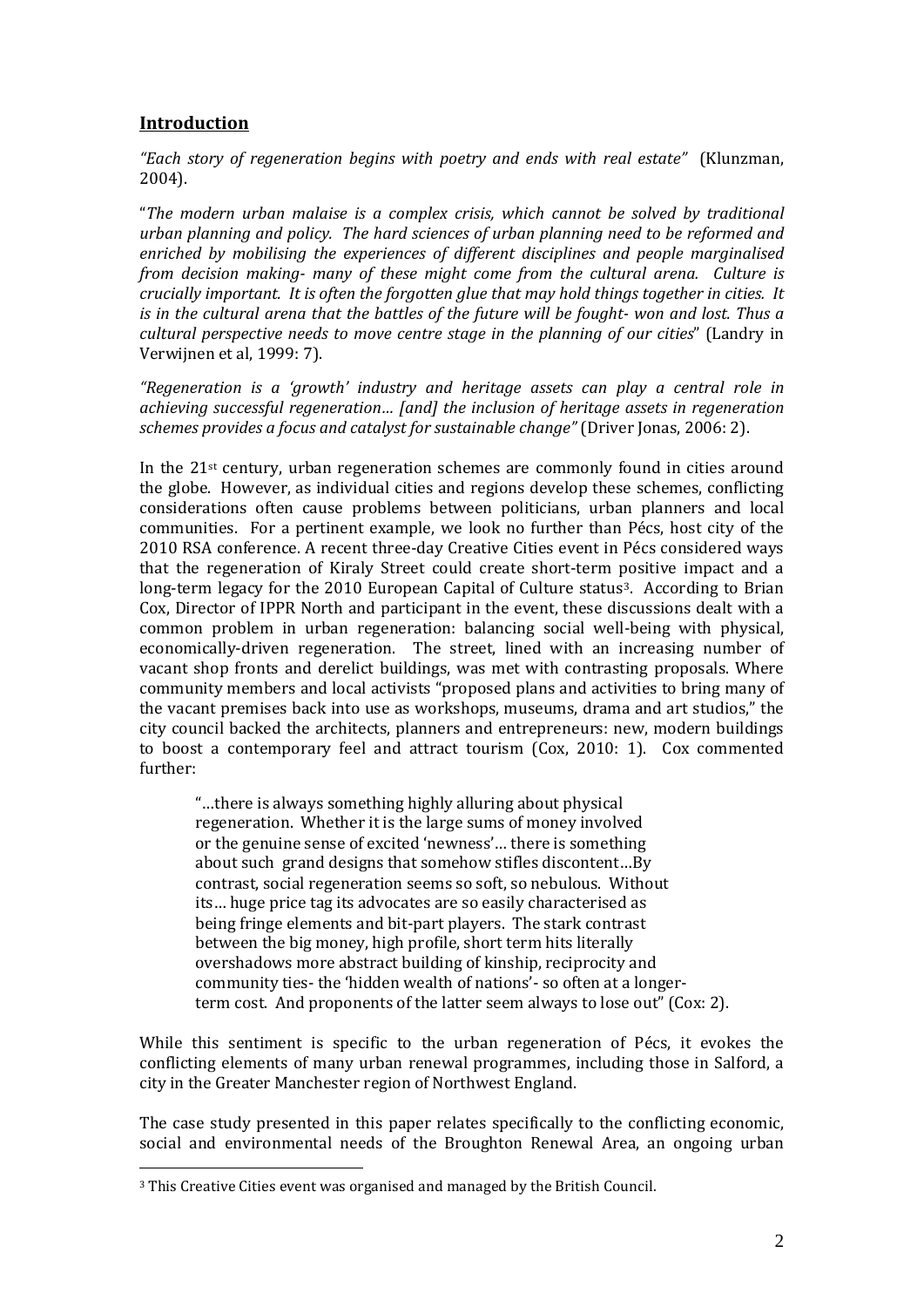regeneration scheme in East Salford. The Hive in the Cliff is an interdisciplinary research project that aims to provide social and economic renewal to the community in Broughton, Salford through a culturally led regeneration and conservation programme. The Hive in The Cliff's five-year programme would run alongside the Broughton Renewal Area strategy, taking a community focus and working beyond the 2011 end date of the public regeneration scheme. At the heart of this programme is the renewal of an iconic, Grade-II building at the centre of the community: St. John the Evangelist Church, Higher Broughton, which closed in 2007. Built in 1836 by the Clowes family, this Grade-II listed building was designed by Richard Lane, houses stained glass designed by Pugin and has been the heart of Broughton for over 150 years.<sup>[4](#page-3-0)</sup> A Salford-based social enterprise, The Hive at St. Johns, is currently working to acquire and redevelop the building as a community centre for creativity, culture and the arts. This redevelopment sits within a larger plan for the physical, social and economic regeneration of The Cliff Conservation area and surrounding Broughton ward. The Hive in the Cliff would support the restoration of this vacant building within a larger, culturally led regeneration programme, supporting the community's engagement with their sense of heritage, celebrating traditional ideas and building on new perspectives toward a more cohesive contemporary community.

The Hive in The Cliff research team is diverse with academics and practitioners from the performing and visual arts, design and heritage, virtual planning and the built environment, applied archaeology, and community engagement. The Hive in The Cliff is funded by University of Salford 'Iconic City of Salford Award' and has formal ties with the SURegen project as a cultural case study. SURegen is a £2.5 million Engineering and Physical Sciences Research council (EPSRC) project, developing sustainable urban regeneration processes, including bottom-up, culturally led redevelopment.

This paper will examine The Hive in The Cliff as a case study various contexts surrounding sustainable urban regeneration. For the purpose of our discussions, we will limit scope of the term 'culture' to the inclusion of the creative arts, heritage and local/regional/national identities. Geographical and historical contexts are offered to illustrate Salford's for regeneration needs and current strategies, highlighting the role of the culture industries thus far. A series of theoretical viewpoints are discussed, providing the philosophical and research framework for The Hive in The Cliff's development. The paper then explores the working methodologies proposed in the case study, an area lacking detail within existing models for sustainable urban regeneration. The Hive in The Cliff's project developing aims and proposed activities are outlined, with closing consideration of key issues for the case study's future implementation. In all, the paper seeks to illustrate the relationship between identified needs for sustainable urban regeneration, the rationale for culturally led implementation and the specific needs of the Broughton community within its wider regional context.

<span id="page-3-0"></span><sup>&</sup>lt;sup>4</sup> Richard Lane was one of Manchester's most prominent Victorian architects and founder of the Manchester Architectural Society. Other notable works in the region included the Quaker's Meeting House in Manchester City Centre, Salford Town Hall, and the Victoria Park estate in Rusholme, Manchester. Pugin is one of the UK's most famous and influential architects/designers and contributed to the rebuilding of the Houses of Parliament after the ravaging fires of 1834.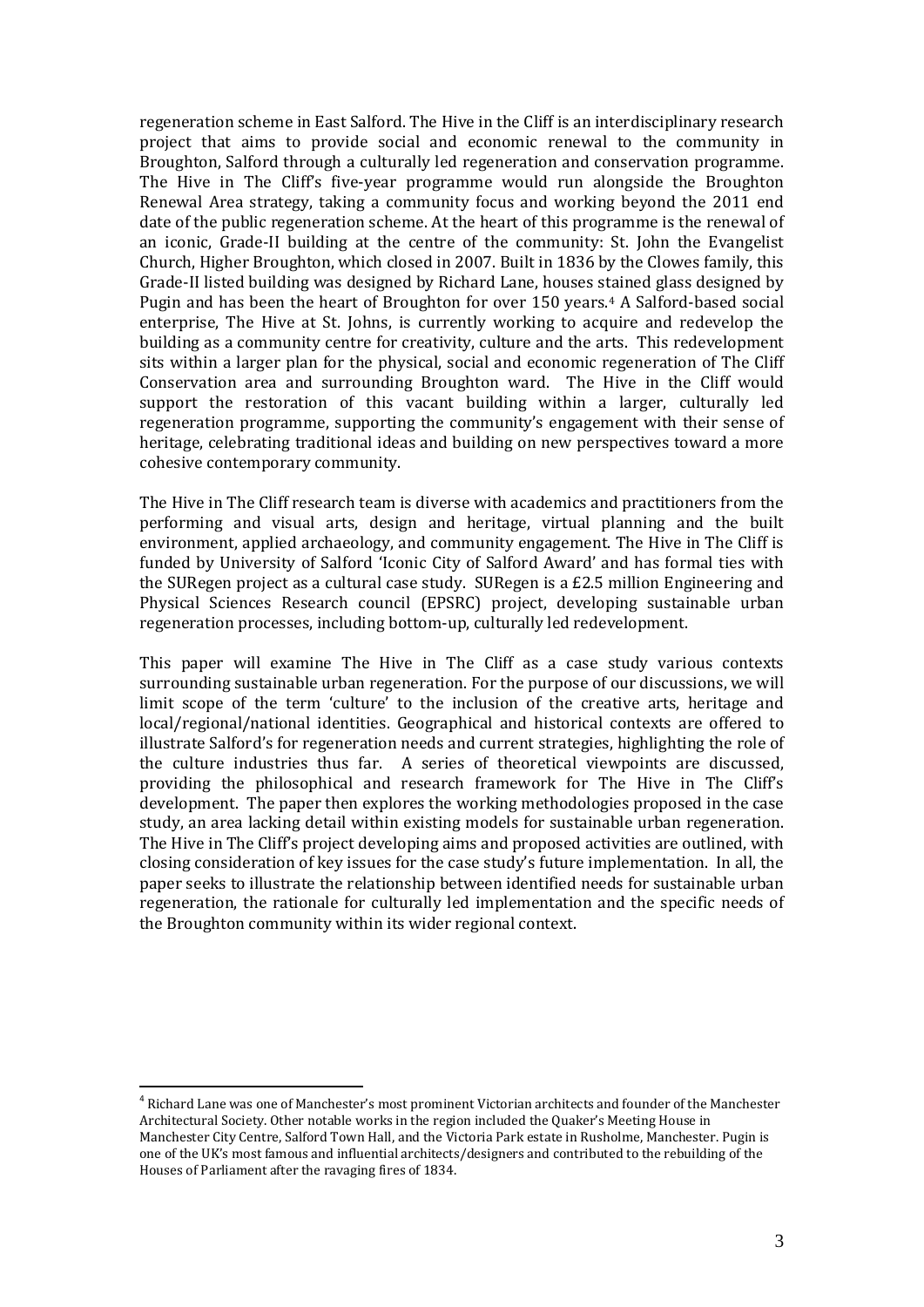## **Regional Contexts**

#### **Salford: past and present**

With a population of 216,103 people, the City of Salford is part of the Greater Manchester region in the North West of England (ONS, 2001). East Salford borders Manchester and Broughton, the area of The Hive in The Cliff's focus is approximately two miles from Manchester city centre. Broughton has approximately 12,000 residents and is one of the most disadvantaged and ethnically diverse wards in Salford. A quarter of the population are under the age of 19 and 56% of households with children in the ward are lone parent households. Of the working age adults living in the area, approximately 47% currently hold no qualifications and over 50% of households have been in receipt of benefits for at least five years (Salford City Council, 2009). There is one of the UK's largest Orthodox Jewish communities in Broughton, significant Congolese and Punjabi communities along with economic migrant groups from Eastern Europe (Poland and Latvia). With close proximity to the University of Salford, there is also a strong presence of student housing in Broughton. These groups sit along a substantially white, working-class majority with a strong local pride. Broughton's problems with social inclusion across these (and [ot](#page-4-0)her) ethnic divides have been observed and documented over the last three decades.5

Salford has a history of human activity stretching back to the Stone Age,<sup>[6](#page-4-1)</sup> but it wasn't until the Industrial Revolution of the late  $18<sup>th</sup>$  and  $19<sup>th</sup>$  centuries until Salford rapidly developed into a major inland port and factory town. The  $20<sup>th</sup>$  century's declining industrial activities brought high unemployment, crime and social problems while late 20th century changes brought new regeneration schemes to some of the most socially and economically deprived areas in the country (Cooper, 2005).

The populationof Salford quickly expanded in the 19th Century (Salford City Council, October 2009). <sup>7</sup> Attracted by job prospects in local textile mills and other industries, an influx of families strengthened the workforce and economy but gave rise to an enlarged working class population and health problems stemming from overpopulation. Both Karl Marx and Friedrich Engels spent time in Salford, studying the plight of the British working class. In *The Condition of the Working Class in England in 1844*, Engels described Salford as "really one large working-class quarter ... [a] very unhealthy, dirty and dilapidated district" (Engels, 1968). By the end of the  $19<sup>th</sup>$  century the situation had not improved and the problems of overcrowding and chronic social deprivation experienced by the working class living in industrialised areas of the [ci](#page-4-3)ty were exacerbated by low quality Victorian terraced housing (Salford City Council).8 Spatial segregation showed evidence of social divisions within Salford during the early 19th century. The middle classes, repelled by the dust and dirt of the factories and proximity of the attendant workforce, started to move to rural suburbs like Higher Broughton. Bus links and private roads were built alongside these developments of mansion houses and grand terraces for the use of the growing commuter middle classes. Entrances to such roads, of which *Bury New Road* in Broughton (built 1831) was one, were often gated, patrolled and sometimes even tolled.

-

<span id="page-4-0"></span><sup>5</sup> Details on ethnic groups came from a meeting with the Regeneration team at Salix Homes Salford, who are leading the Broughton Renewal Area programme and have long-term experience working in and with this community.

<span id="page-4-1"></span><sup>6</sup> Neolithic flint arrow-heads and tools were discovered on Kersal Moor and by the River Irwell, implying the area was inhabited 7–10,000 years ago.

<span id="page-4-2"></span><sup>7</sup> The population was 12,000 in 1812, but rose in just 30 years to 70,244, and by the end of the century to 220,000.

<span id="page-4-3"></span><sup>8</sup> The density of housing was as high as 80 homes per acre in some areas.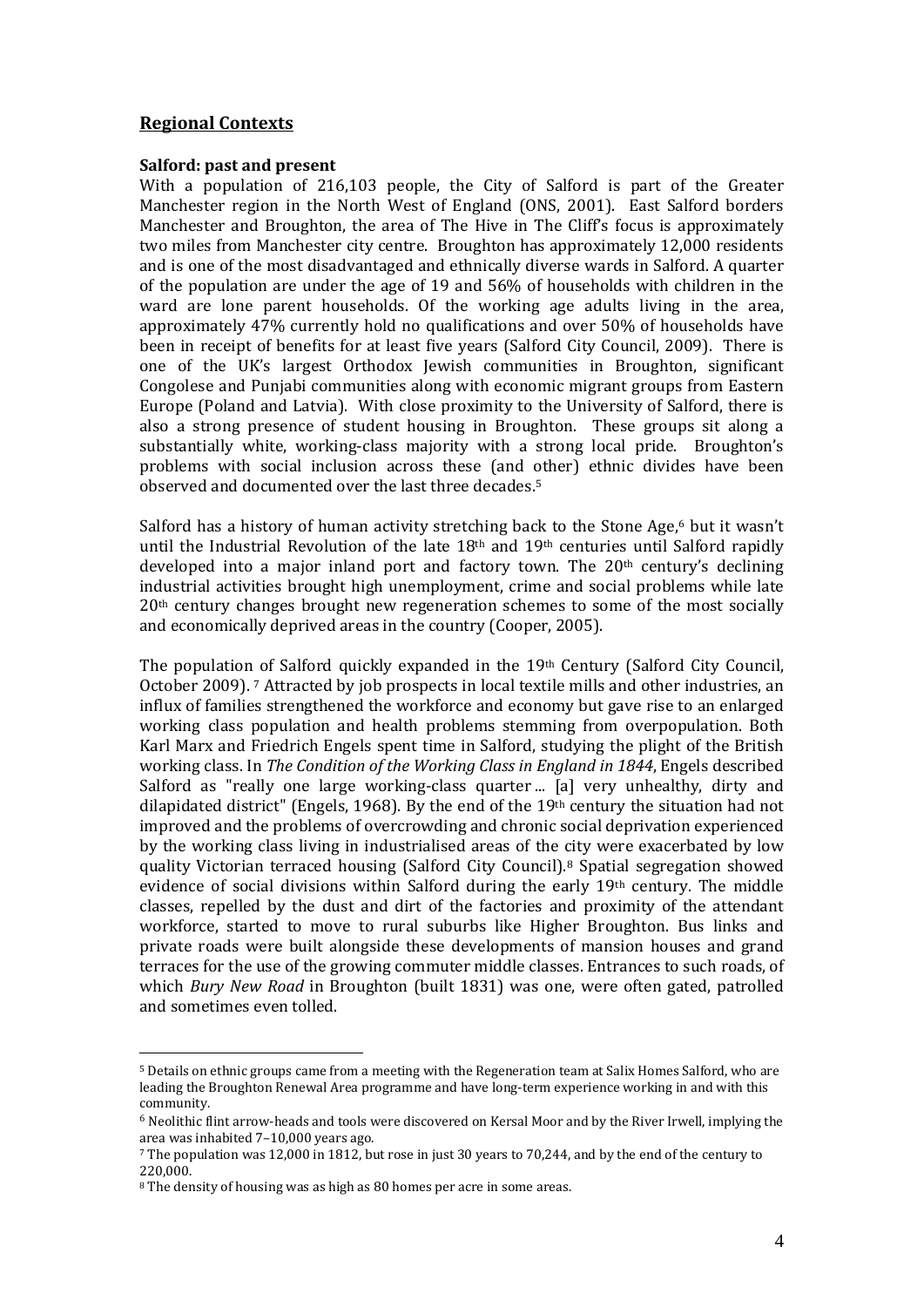At the start of the  $20<sup>th</sup>$  century, improvements to the UK transport infrastructure and increased global competition began to overtake Salford's old industries. The state of housing stock in industrial cities like Salford became a growing cause of concern. Several waves of slum clearance and housing stock renewal marked 1950-1980. Rising unemployment and social problems persisted through this period, in spite of attempts to tackle problems and reinvigorate the local economy, through economically and culturally-driven initiatives like the Salford Quays Development Plan (initiated 1985). In 2002, the city was identified as a Pathfinder area: an area in specific need of investment for new homes. Between 2003 and 2006, £44 million was invested in housing in central Salford (Salford City Council, 3 October 2009).

#### **Current contexts: 'islands of development' and existing cultural provisions**

In May 2007, a second round of culture led regeneration commenced in the Salford Quays development, with the confirmation that five of the BBC's key departments would move from London to a new home in Salford Quays, ensuring the future of 'MediaCity:UK.' At its 2011 opening, MediaCity:UK will house one million square feet of commercial space with a clear focus on the digital and creative industries, as well as residential, retail and public spaces for thousands of residents. However, a year before the official opening, proprietors of the Media City development *already* stress that "the site being developed for 2011 only represents about one fifth of the total land available – there's actually potential to utilise up to 200 acres. That's a lot of space to grow" (MediaCityUK, 2010). While this is a substantial development for the local and regional economy and will change the commercial landscape of the city, it again focuses more on creating new populations, as well as industry, in the city. While it is a very ambitious, shiny and exciting island of development, it serves as a relatively isolated pocket nonetheless.

With large-scale developments such as Salford Quays, MediaCityUK and the Northern Quarter, smaller public and grassroots creative and heritage organisations are easy to overlook. There are, however, numerous. Salford is home to the national Working Class Movement Library and houses a Local History Library within their Museum and Art Gallery. There are currently six conservation areas and 278 listed buildings in the city. Salford City Council's Heritage Outreach team run a series of educational and engagement programmes, as well as an bi-annual, international publication, *Lifetimes Link.* There are also a number of successful, small-scale arts and heritage groups in the city. Most have been developed by ambitious social entrepreneurs and organisations like START in Salford, MAPAS and Islington Mill have created fantastic work and support for artistic and local communities. However, these organisations do not have a wider infrastructure to support connections and share good practices. Without a supportive network, these organisations inadvertently compete for funding and resources, despite their diverse work with different communities within the city.

Considering this large-scale development from a regional perspective, it is unsurprising that the digital and creative industries are one of eleven key sectors identified within regional development (NWDA, 2009). While large-scale developments are key considerations in this regional context, the importance of cultural activity at the *community* level is key for the success of urban regeneration initiatives. This split global/local perspective will be examined more closely in relation to The Hive in The Cliff case study later in the paper.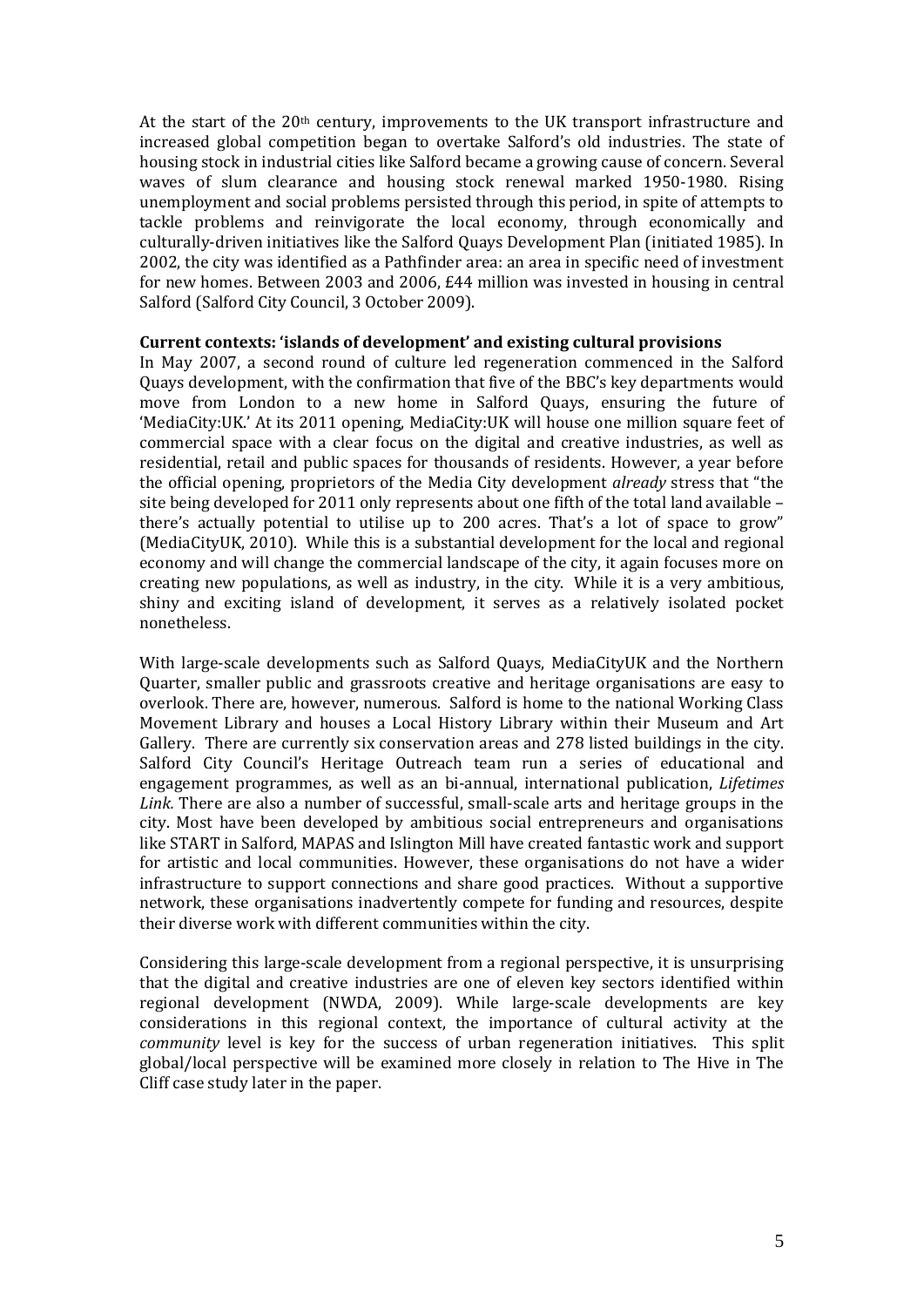# **Theoretical Contexts**

## **Sustainable Urban Regeneration**

In the UK, 'sustainable communities' are meant to embody the principles of sustainable development. In 2003, the UK government issued the following working definition:

"Sustainable Communities are places where people want to live and work, now and in the future. They meet the diverse needs of existing and future residents, are sensitive to their environment and contribute to a high quality of life. They are safe and inclusive, well planned, built and run, and offer equality of opportunity and good services for all"(ODPM, 2003).

Thus sustainable communities should be decided by choice, not by fate, and developed using methods that are inclusive and participatory. They are also meant to be not just well governed, connected and serviced but environmentally sensitive, economically thriving, well designed and built. All of this must be achieved in a way that is fair for everyone. As a result, the UK Government's use of the phrase 'sustainable communities' suggests a wider vision of places than has been held previously. This is a view that incorporates social, environmental and economic elements with recognition there are a) increasing ties between different geographical areas, and b) the impacts of decisionmaking at felt at different special scales (e.g. city, town, neighbourhood etc).

The first clear diagram representing the UK government's commitment to sustainable

communities was the Ega[n](#page-6-0)  Wheel (shown in diagram).<sup>9</sup> When first conceived, it<br>illustrated what the illustrated what the<br>government understood government<br>about the social,<br>and environmental<br>economic principles<br>sustainable underpinning sustainable<br>development. Its development. Its<br>appearance triggered a appearance triggered a<br>number of other number of other<br>representations, altering representations, altering<br>
hoth the number of both the number of component parts in the diagram and their relationships to each other. In 2005, at the Bristol Accord, the UK government<br>added an additional additional element, 'equity', to the diagram.

Prof. Mark Deakin, an investigator within the fore<br>mentioned SURegen mentioned project, suggests that these



<span id="page-6-0"></span>-<sup>9</sup> The Egan Wheel was named after Sir John Egan, who chaired the government's task force on the UK's sustainable communities skill set.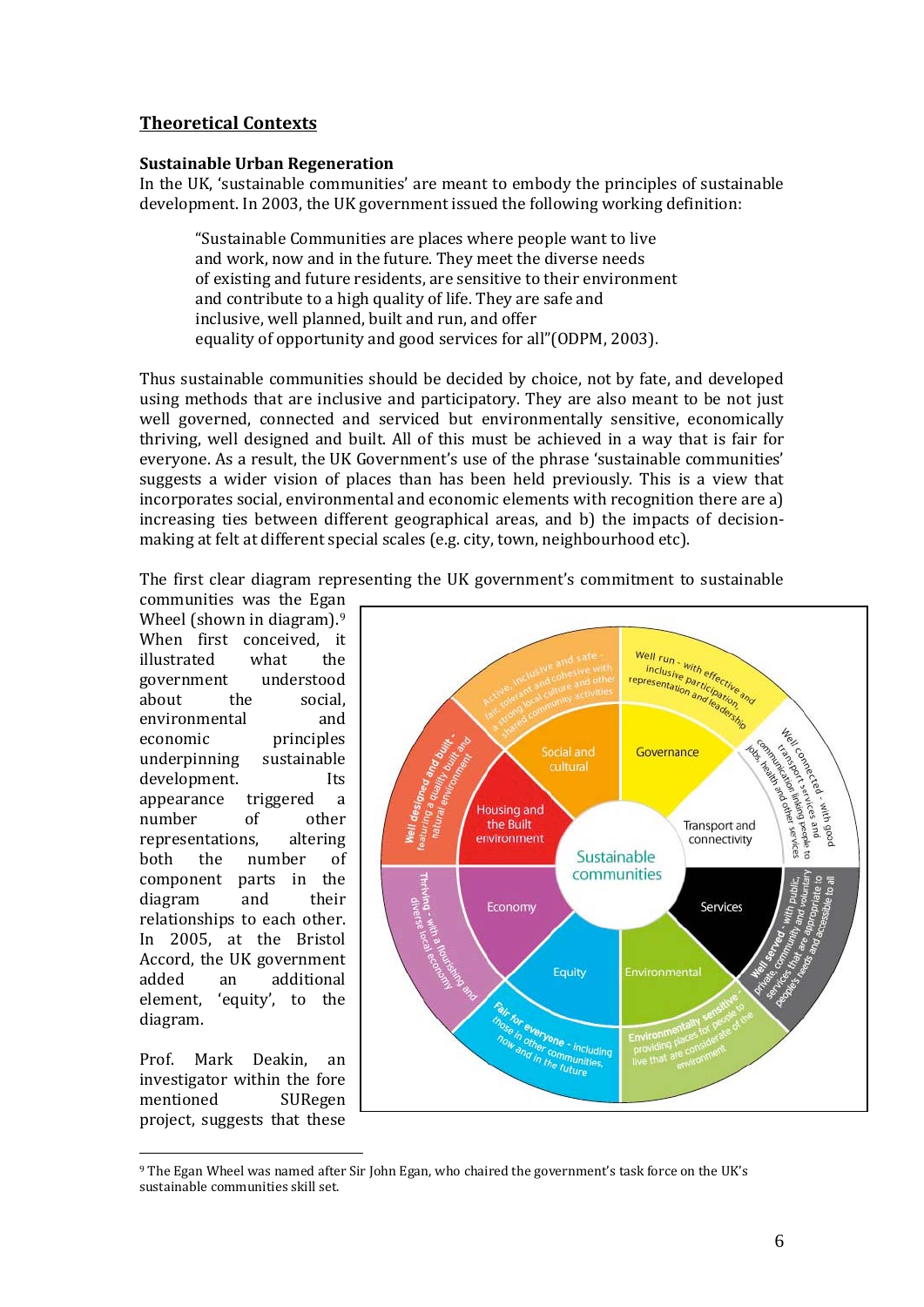amendments have created a diagram that embodies a series of propositions about the nature of sustainable communities – about whether they are safe, inclusive, participatory, well governed and so on. They fail to give any indication of how these constituent elements should be put *into practice* (Deakin 2008a, 2008b, 2009).

Deakin finds that, although The Egan Wheel may have become the accepted image for 'sustainable communities' in the UK, without indicating how sustainability can be delivered, the diagram cannot be used any further than pure description. Furthermore, he finds the attempts to design methods for implementing these elements<sup>10</sup> have only heightened the problems currently experienced by those attempting to increase the number of sustainable communities in the UK.

This is contributed to the lack of connections between the design codes and:

- the social needs and material realities that underlie the multiple-deprivation<br>• noverty and exclusion *experienced* by people who live in areas that requ
- poverty and exclusion *experienced* by people who live in areas that require regeneration.

To counter this, Deakin suggests a community-based approach to urban regeneration, one aimed at promoting collaboration and consensus between communities, the planning and property development sectors. Community-based approaches support community involvement in a shared enterprise in which planners and property developers can act as agents for community regeneration in a joint venture. By engaging in joint ventures with cities, these groups of professional and lay people can help 'reboot' development of the built environment by using experience and expertise gained 'on the ground' from consultation with community-based members. In this way, a community-based approach to civic renewal can help deprived and excluded neighbourhoods re-integrate *themselves* back into the mainstream of civic life. This has significant impact of The Hive in The Cliff's development in both determining aims and planning methodologies for the project's delivery.

## **Heritage and urban regeneration**

As well as the use of community-based approaches, the role of heritage and heritage buildings in urban regeneration has been both supported and promoted by a number of academic and public organisations across the globe. A 2006 UK-based study commissioned by English Heritage, the Royal Institute of Chartered Surveyors and the British Property Federation - *Heritage Works-* identified the overall qualities and benefits that heritage assets can bring to a regeneration scheme, stating:

"Historic buildings create a focal point that people can relate to and are familiar with… [and] may be well-loved local landmarks which the community will rally around to support or save... They may have interesting historical and cultural associations which can be interpreted and developed through the wider regeneration area… [as well as] feed people's interest in the past" (Driver Jonas, 2006: 1).

The importance of heritage within urban renewal programmes has also been recognised on a European level. The European Association of Historic Towns and Regions (2007) compiled a report- *INHERIT*- reflecting upon heritage led regeneration schemes in seven European cities: Belfast, Göteborg, Gdansk, Newcastle upon Tyne, Úbeda, Verona and Belfast. This report gives extensive overviews of each scheme, analyses both qualitative

<span id="page-7-0"></span><sup>-</sup><sup>10</sup> Such attempts include: Traditional Neighbourhood Design, Urban Villages, New Urbanism, Neighbourhood-Renewal.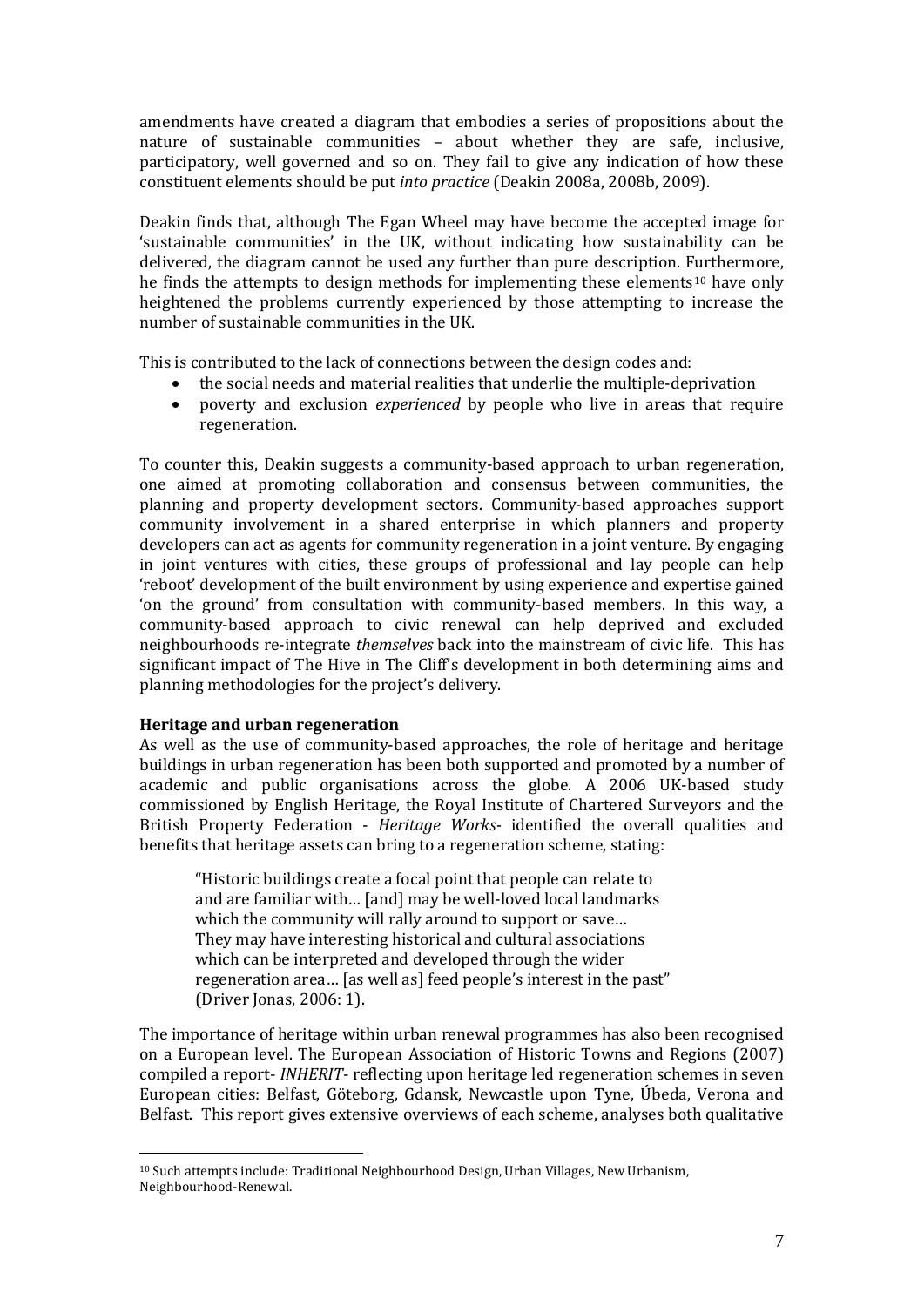and quantitative findings and draws some summative learning points for each individual city's scheme. Across these examples, shared features emerged. Each scheme stressed the important of partnerships and cross-sector thinking, the potential role of the cultural industries in a scheme's economic and social reinvigoration, and the need for early, deep and continual engagement with wide and diverse sections of the community.

The promotion of heritage by public *heritage* organisations is unsurprising, but the financial implications associated with heritage assets cause concern for many urban planners. Heritage assets that are listed with English Heritage (under Grade I, II\* or II strata) are governed by restrictions, requiring the local authority to consider the buildings historical and architectural merit when assessing heritage-related planning applications (English Heritage, 2010). Historic buildings are often more expensive to maintain, more complicated to develop and can be seen as a *barrier* to regeneration. But this assumption is built on degrees of misunderstanding. As developers confuse 'conservation' with 'preservation' and discount the potential value of heritage assets, "comprehensive regeneration schemes…have swept away heritage assets in the name of efficiency, cost, viability, and meeting occupier requirements" (Driver Jonas, 2006: 3). Unfortunately, these decisions are so often made *despite* the guidance and funding from public bodies. These organisations, like English Heritage, ensure that the value of heritage assets remains intact and they make extensive guidance available to assist urban planners in achieving this (Driver Jonas, 2006).

#### **'Place-making and the role of culture in community**

With such strong advocacy for community-based approaches and the use of historic assets in urban regeneration and planning, the role of 'place-making' is brought to the foreground.The team comes to this project acknowledging the importance of place in peoples lives and how place is constructed, along with a concern with topography and how this informs who we are and how we see our place in the world. In this respect the writings of Bachelard (1994), (Casey, 1993, 1997), Harvey (1996), and Steedman (1986), have been particularly influential. As Casey writes,

"The relationship between self and place is not just one of reciprocal influence but also, more radically, of constitutive coingredience: each is essential to the being of the other. In effect there is no place without self and no self without place" (Casey in Anderson 2004).

In order for The Hive in the Cliff to be successful we must be working alongside our community, learning from *their* constructions of Broughton as 'place' in all our activities, and interpreting the connections between self and place. Anderson has reminded us: "places are not passive stages on which actions occur, rather they are the medium that impinge on, structure and facilitate these processes" (Anderson, 2004: 255). Considering Casey's notion of 'constitutive coingredience,' he further argues that the relationship of people and place could be better harnessed 'to access deeper insights into these human constructions of the world' (Casey in Anderson: 254). Community development workers in East Salford have expressed concern that in terms of an awareness of the history and heritage of place the neighbourhood is losing its 'thread of continuity'. While the renovation and regeneration one iconic building- the former St John's church- is at the heart of this project we are not only concerned with how this project 'brings in' an audience but rather how this building can be a focal point to facilitate local narratives and initiatives and bring people together in order to continue to spin and weave this 'thread of continuity'. Within The Hive in The Cliff, we interpret this within the framework of sustainable regeneration. The creation of *cultural places* for residents to meet/exchange/ learn/challenge/celebrate is integral to urban planning. If sustainable urban regeneration aims to create sustainable communities, then the development of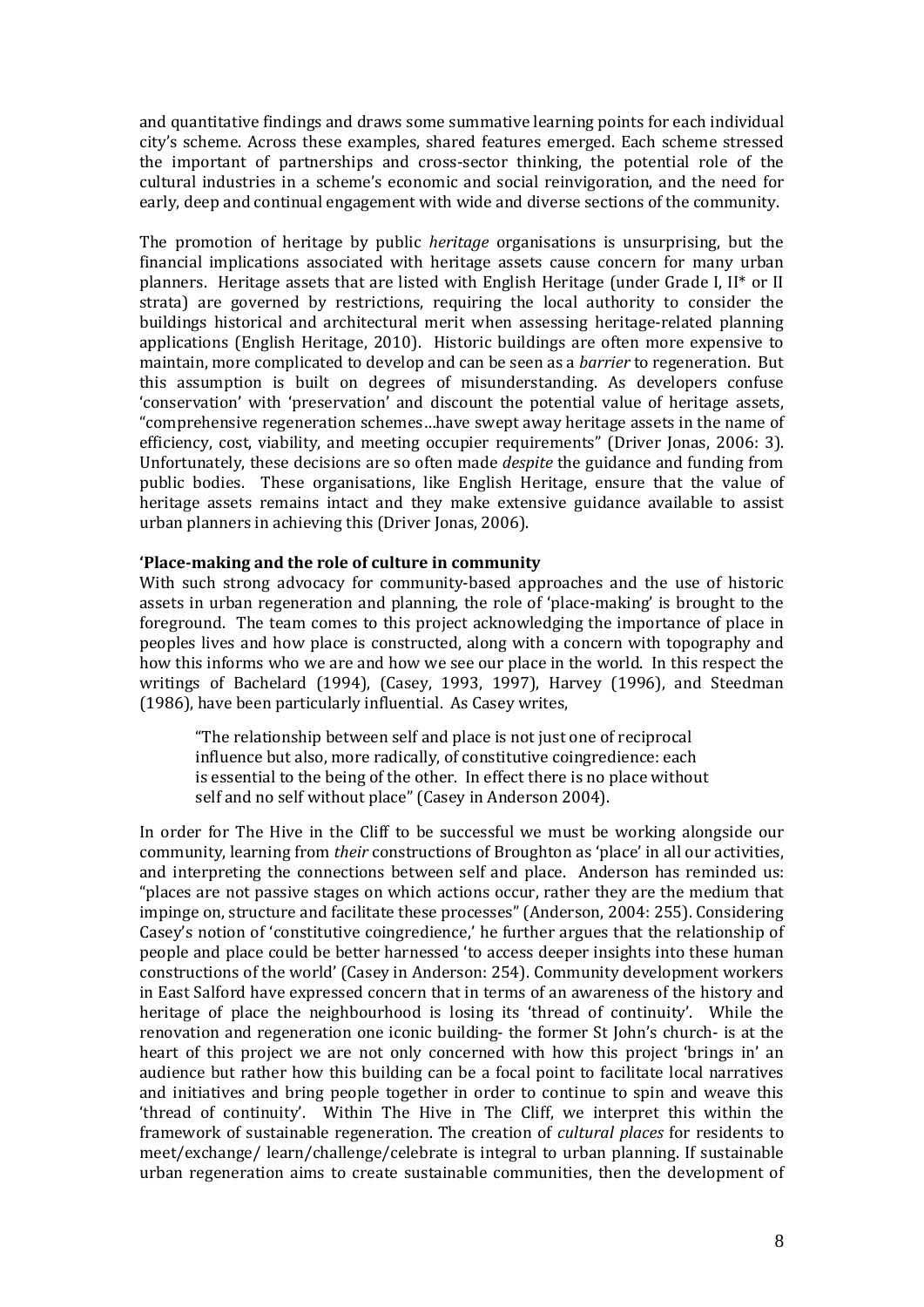city spaces and places must consider economic, social, and environmental impacts. In all three areas, culture has a positive role to play.

## **'Creative Cities' in urban regeneration: bridging the local/global divide**

While cultural development can be seen as a primarily social tool, it has a substantial role to play in the local and regional economies. Zukin (1995) discusses the "symbolic economy of culture in cities," stating that "with the disappearance of local manufacturing industries and periodic crises in government and finance, culture is more and more the business of cities- the basis of their tourist attractions and their unique, competitive edge" (1-2). As previously described, the steady disintegration of As previously described, the steady disintegration of manufacturing industries in Salford has caused unemployment and marked economic hardship. The creative and cultural industries are a tempting new possibility, especially within the digital creative sector and the role of MediaCity:UK cements these sectors within the economic future of Salford.

In developing cultural and technological economies simultaneously and with equal focus, cities like Salford make strides in bridging the global/local foci. On the one hand, the culture of the city is sold in its unique personality and set of economic opportunities. Yet the city's role within the global network is technological and the flows of information, communication and goods depend on *networks*, both physical and digital. The physical networks of roads, air and rail travel and digital communication infrastructures are the tools that allow cities to play in the global economic sphere.

Culture defines and embodies the distinct 'local-ness' of a city, places this identity within wider national and global context and communicates, and expresses this identity through a variety of digital networks. Verwijnen (1999) argues that, as networks are the medium through which people, ideas and products gain mobility, the digital and creative industries hold a *crucial* role in enabling a city- or region- to play a key role within the world-wide economy. He further states that:

"...the actors in the new cultural industries that are increasingly inhabiting these former industrial areas reject [the] gentrified style of 'revitalisation,' preferring instead a different cultural landscape. These industries generally consist of a multitude of small offices and studios that increasingly operate with multimedia content, rely on information technology and are heavily networked. They are now considered to be an important if not the main source of new employment" (12).

Again, in considering The Hive in The Cliff as a case study, it is vital to recognise the significant role that the growing digital economy currently plays in Salford and therefore impacts our aims and frames our considerations.

As the emphasis of the digital world is its non-geographical, development of a city's infrastructure for the digital economy must surely reinforce its role in the global economy, as well as strengthen its role as a 'creative city.' In a study of creative cities from the last two millennia, Prof. Peter Hall (1999) framed these commonalities in a  $21<sup>st</sup>$ century context to characterise creative cities in contemporary development. Within this study, he stressed the importance of the 'multi-media revolution' and its deep impact on the way people develop and exchange ideas, interact, enterprise, socialise and define themselves in local and global settings. Hall identifies the economic growth drivers in contemporary culture to be informational, combining "artistic and intellectual creativity with technological innovativeness," citing "…entertainment in live and broadcast versions; the media, both print and electronic… high-level financial services,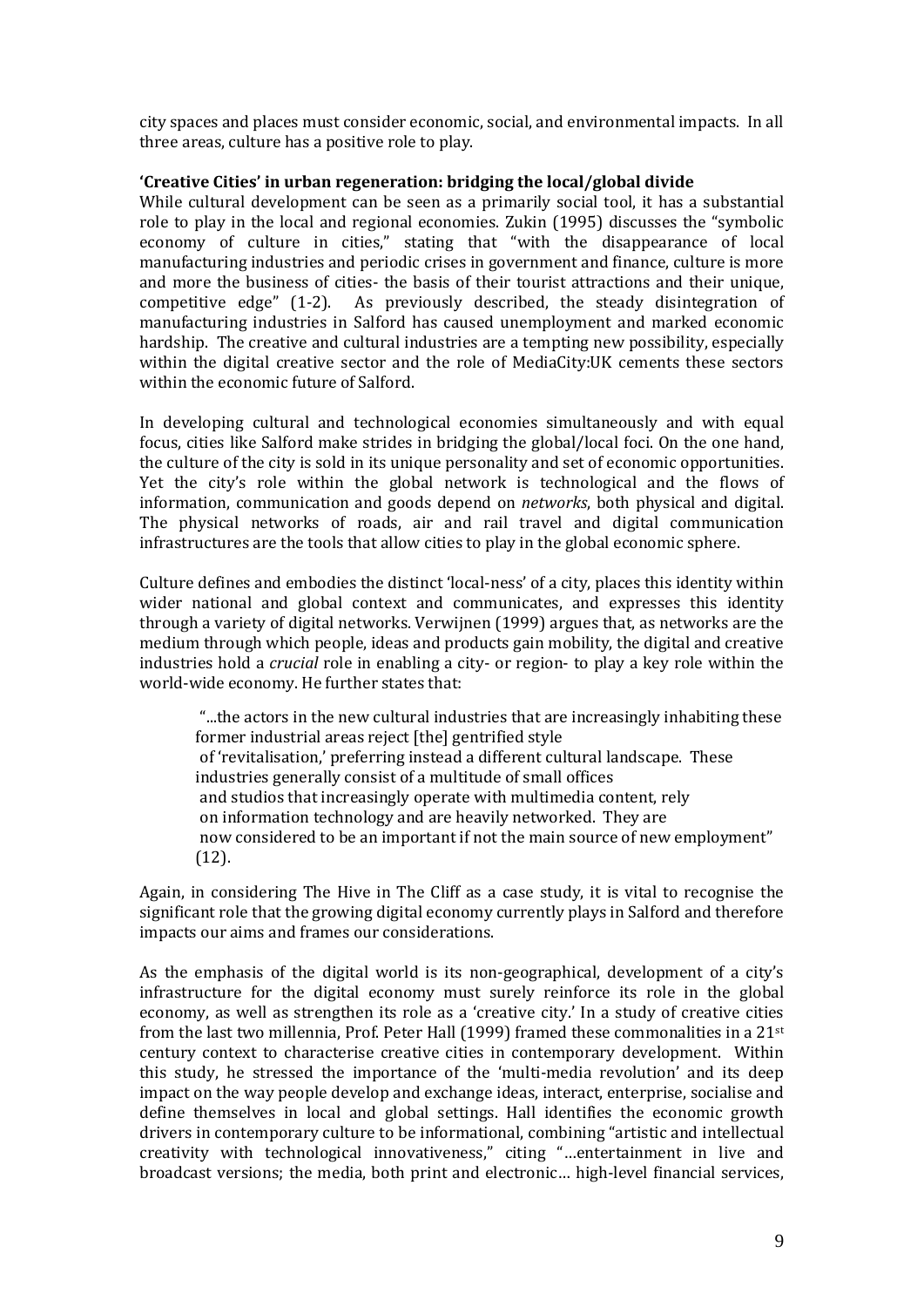involving judgement and information and the capacity to innovate; and… architecture, engineering, management and design" (54).

But Hall stresses the interplay between the digital and face-to-face within personal experience, both as a consumer and as a citizen:

"…as observed in all human experience since the invention of the telephone, the increasing use of electronic media may paradoxically increase the need and the incentive for face-to-face contact…and the same will surely be true this time: places with a unique buzz, a unique fizz, a special kind of energy, will prove more magnetic than ever for the production of products and above all the performance of services" (55).

So the strength of the digital economy must be supported by places where face-to-face exchange is facilitated. If we return again to our earlier definition of sustainable development- "the integration of the social, environmental and economic development of communities places with diverse cultures"- we consider the role of culture in balancing the wide focus of a city's global position with the fine-grain detail of community engagement *within* place-making. And the role of culture- creativity, the arts, heritage, and the environment- is a recognised player in sustainable regeneration.

#### **Creative Spaces and Urban Regeneration: a paradigm shift**

The creation of creative spaces is already a common part of urban renewal strategies. In a wide study of cultural activities in UK urban renewal programmes, According to a Comedia study (1996), the majority of resources allocated to creative and cultural initiatives are actually invested into building programmes that actually supported the construction industry rather than cultural activities (Landry in Verwijnen, 1999: 14). In the last thirty years, much of this 'cultural' investment funded architecturally ambitious arts centres, iconic buildings within cities. However, these buildings, often built around a particular 'high art' perspective, now lack sustainable business models. After the initial investment in the arts buildings, on-going funding is often inadequate. Under staffing and maintenance become serial issues and the full *people-based* potentials of these centres are never fully realised (Landry in Verwijnen: 14).

Considering the potential impact of people-focused, arts/creative projects, one should also emphasize their value-for-money within larger regeneration schemes, as shown in a number of case studies. In Northeast England, Newcastle upon Tyne's Quayside regeneration scheme incorporated 'The Hidden Rivers Public Art Project,' which built on the wide presence of small rivers running beneath the streets in the city. This project's stated learning points presented 'Hidden Rivers' as a success, as "public art can be a key factor in improving the setting of a historic area and its buildings and in establishing the identity of an area at relatively low cost" (EAHTR, 2007). Out of the €229k devoted to the project, only €59k was used to implement the scheme, with the remaining monies spent on other paving within the area. Similarly the creation of an outdoor Gallery within the regeneration of a historical suburb of Gdansk, Poland was only €30k and run by the city's contemporary art centre, Laznia. If we compare these figures with the €3.55m spent on the public realm works within the Newcastle's Quayside project or the €1.5m spent on heritage-specific signage in Belfast's cultural quarters regeneration scheme, we see great demonstration of value-for-money within the overall scheme (EAHTR).

As the creation of cultural spaces is important, the focus and balance 'cultural' spending must indeed refocus on active engagement with citizens through creative and cultural activities. It is simply not enough to place a cultural building in the same geographical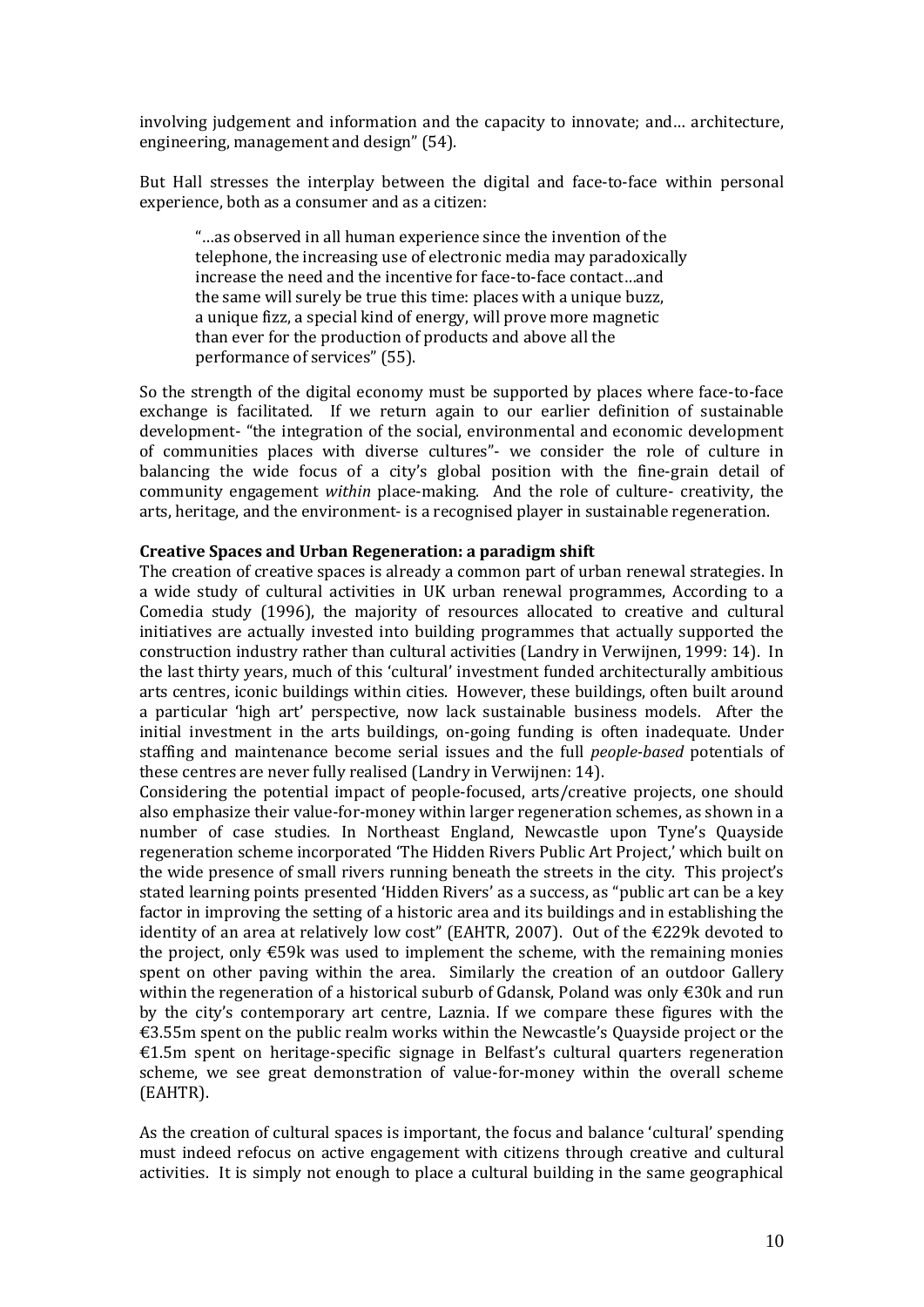landscape as a community; it must have a dominant focus on dialogue, engagement and inclusion. In developing sustainable, cohesive communities, meaningful interaction must be developed beyond a superficial level and then sustained. According to Hole (2009), people need more places to meet and mix. While community centres are seen as important 'hubs,' they often separate people into distinct groups instead of developing opportunities for "…different people to mix in a meaningful [and sustained] way…Sustaining and building on connections requires follow-up sessions which bring people back together, and connections should be spread outwards, creating opportunities for participants' families and friends to also participate and feel the benefit of a project" (Hole: 10-11). So, new models of *both* place-making *and* expenditure within creative initiatives must be formed. Again, The Hive in The Cliff seeks to propose a new model for such efforts.

One tested method of activating a community within urban renewal programmes is *through* the use of historic buildings. According to The Civic Trust:

"Historic buildings and public space can inspire regeneration through local pressure groups using them as a rallying point. By contrast, a feeling by the public that 'they' are demolishing loved buildings, and its feeling of powerlessness when the redevelopment process has no public involvement or support, increase an indifferent and negative population who feels it is pointless to vote; that they have no control over, and therefore no responsibility for, their local environment; and come to see change as something to be fought rather than encouraged" (EAHTR, 2007:16).

As a visual symbol of the community, the long timescales required in the redevelopment of heritage assets can play a positive role. Community involvement can begin with consultation during planning development, continue through volunteer and vocational training in the physical redevelopment and develop long-term in the building's new use. Furthermore, the use of historical buildings can also provide significant aesthetic and environmental benefits. According to Zukin (1995), historical assets can provide as a set of architectural themes, reinforcing the symbolic identity of a community through both historic and contemporary aspects of cohesive built environment. This communitybased focus interplays with potential environmental benefits toward the overall aim of sustainable regeneration. In English Heritage's 2005 report, "Regeneration and the Historic Environment" this viewpoint is strongly advocated:

"The aims of sustainable development are central to heritage led regeneration in seeking to safeguard the heritage through finding new uses for historic buildings and ensuring the continued viability for the heritage stock of Europe's cities…Re-use of existing buildings is a simple way to achieve sustainability, substantially reducing carbon footprint and landfill requirements. Re-using buildings and adapting landscapes can help reinforce a sense of place… restoring the historic environment creates jobs and helps underpin local economies… [and] the historic environment contributes to quality of life and enriches people's understanding of the diversity and changing nature of their communities [as] historic places are a powerful focus for community action" (EAHTR, 2007:

15-16).

It is clear that culturally led regeneration can contribute strongly to sustainable regeneration and in support of sustainable communities. But to do so effectively requires long-term, joined-up thinking in the planning process and a continued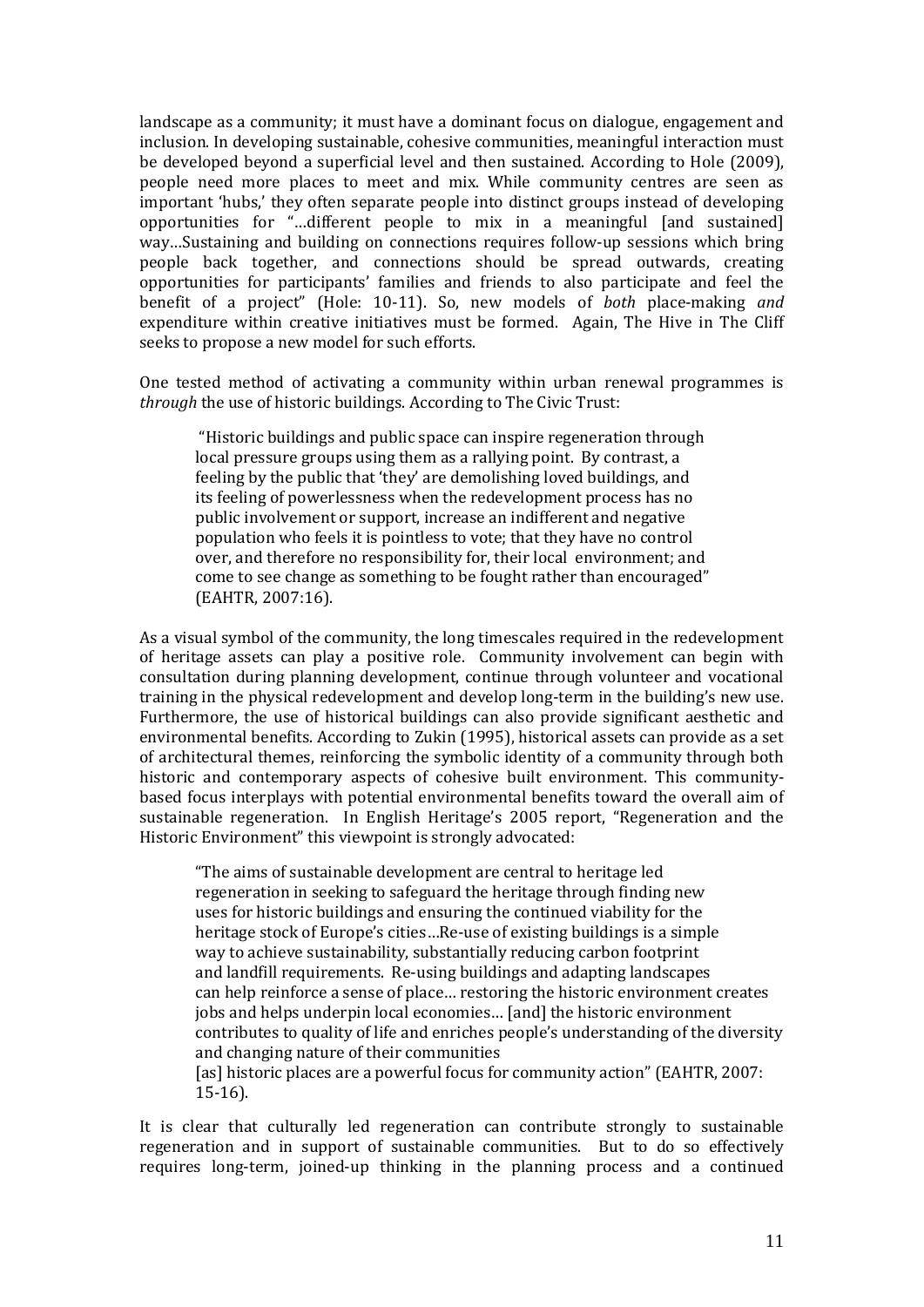commitment to balancing global and local foci for the widest, most holistic, and ultimately most *sustainable* benefits through regeneration.

# **The Hive in The Cliff: Working Methodologies**

With the regional and contextual groundwork laid, several key considerations emerge for The Hive in The Cliff as a case study. After decades of social and economic decline and a number of regeneration schemes embodying the classic indicators of gentrification, there is much for our project team to reflect upon. As The Hive in The Cliff will work within the existing the Broughton Renewal Area (2006-2011) we are keen to both learn from these mistakes and follow the critique, analysis and guidance presented toward community-led, sustainable regeneration *with* (and not *for*) the current Broughton community.

These ambitions will only be realised if the working methodologies of The Hive in The Cliff continuously embody notions of collaboration, integrity and equity throughout the whole project. Collaboration must involve public and private organisations, small community and creative organisations already working in the area, as well as the local residents and activists for whom this project will make the biggest difference. Integrity will be needed in the long-term commitment to communication and negotiation, which is neither time-efficient nor easy, but produces the best chances for the Broughton community's long-term sustainability. Finally, as Broughton is an ethnically diverse and resource poor area of Salford, equity for all subgroups in Broughton must be transparent and demonstrable within The Hive in The Cliff programme. If these three values are adopted and practiced in the planning, measuring and delivery of The Hive in The Cliff, we have a chance of achieving a promising, long-term sustainable future with the Broughton community and creating a dynamic model for future regeneration projects.

## **Facilitating community contribution: proposed methodologies**

Engagement with, and understanding of, the local neighbourhood is crucial to the Hive in the Cliff project along with an acknowledge[men](#page-12-0)t that 'the community' is not monolithic. Referring to Klunzman's opening quote, $11$  our aspirations are to start with and *continue* with poetry. In our discussions with local community development workers we are warned that the Broughton community is disenchanted and is in fact one of the most over-consulted communities in the region. There is, however, very little action or progress to have come from this. As artists and researchers we bring with us a strong sense of the value and power of place and heritage to local communities and therefore a major issue of concern for us then is how best to engage with local residents in a meaningful way.

In light of the over consultation of this community, and drawing on the above approaches, the team feels that we should consult with and further research the needs of the residents by a range of cultural activities and events which draw out notions of heritage and place. At an initial stakeholders meeting held in January 2010 the number and range of people who attended, as well as the shear amount of ideas generated heartened us. As these collaborative ideas from the basis of The Hive in The Cliff activity plan, we intend to carry out our research for a long-term strategy. In the first instance, we will link with existing groups within this community and to attempt to re-activate

<span id="page-12-0"></span><sup>-</sup><sup>11</sup> *"Each story of regeneration begins with poetry and ends with real estate"* (Klunzman, 2004).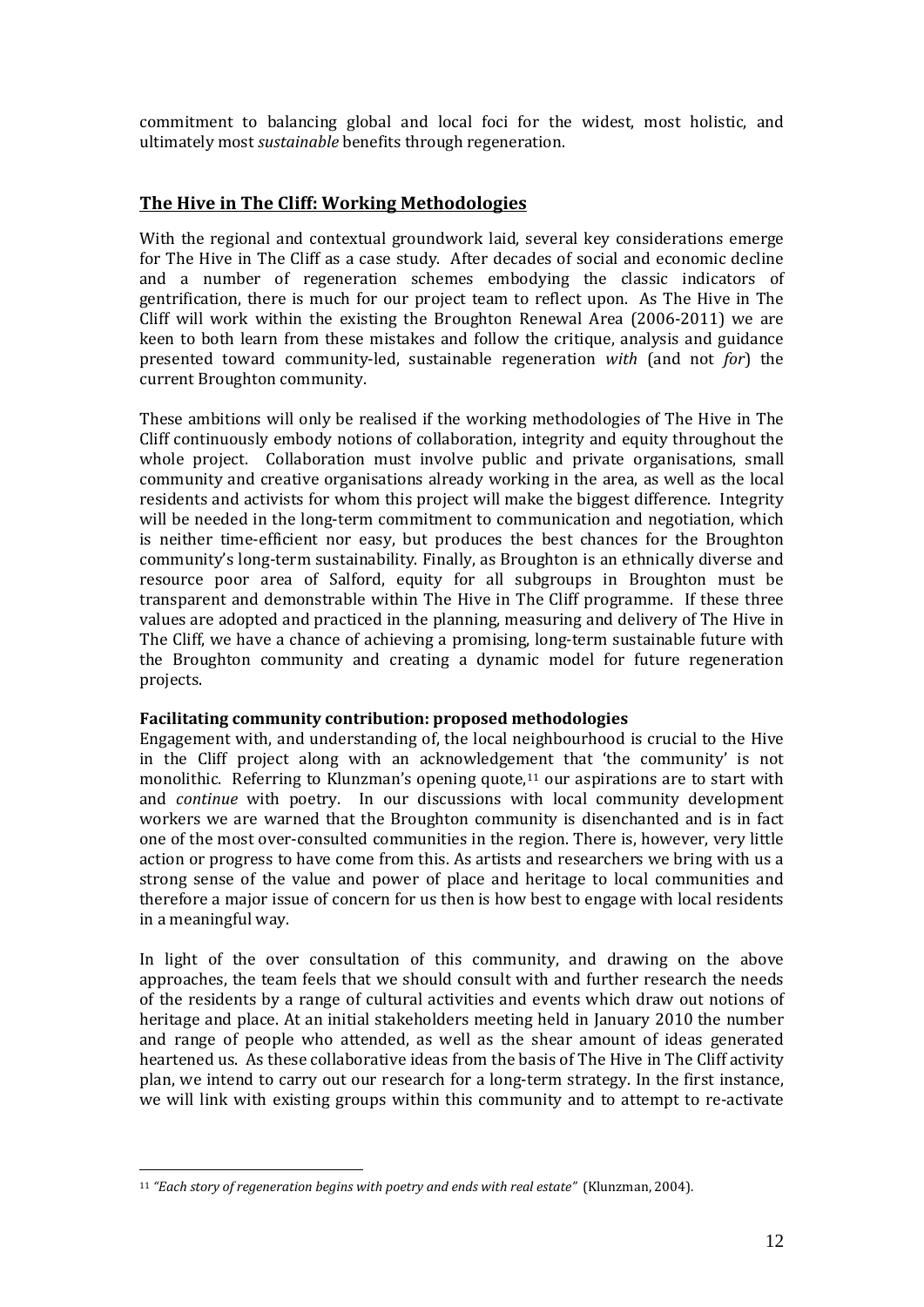groups which have stopped meeting over recent years through a lack of support, such as a local history group and the residents' association.[12](#page-13-0)

The team are concerned to explore a range of creative approaches that acknowledge the complexity and shifting relationships in the community and in this respect ethnomimesis as a methodology is a favoured approach. Described as a 'politics of feeling' (O'Neill, 2002) ethno-mimesis emphasises the collaboration of participants with artists, photographers, performance artists, writers and poets in representing life history and narratives. According to O'Neill and Hubbard:

"The ethno-mimetic research process involves sensuousness and emotion in tension with reason, rationality and objectivity. Combining micrology (ethnology) and mimesis (not as imitation or mimicry but as sensuous knowing) requires creative methods such as collaborating with artists and participants … working together through narrative, talk, and art-making. At the core of the process is an exploration of the transformative role of art and the methodological approach of working with artists" (2010: 47).

Using this method, and especially through their walking practice, O'Neill and Hubbard suggest that in their work with refugees in the English East Midlands they have been able to access 'a richer understanding of the lived experience'. Walking as a cultural practice has been recognised recently by a number of writers (Anderson 2004, Edensor 2000, Solnit 2001, Carpiano 2009, O'Neill & Hubbard 2010). Useful for us is that walking is often linked to remembrance as Anderson puts it 'the recalling of incidents, feelings and experiences that were constitutive of that individual's understanding of the lifeworld' (2004: 258) and in some instances associations that the walker had previously been unaware of. At the time of writing a range of activities and projects are being developed based on ideas that came out of the stakeholders meeting referred to above. As a number of the ideas refer to 'walking' or 'walks' or 'trails,' it would seem that these walking events could underpin the research for our future activities and long term engagement at The Hive in the Cliff.

#### **Active 'Engagement-through' Methodologies**

<u>.</u>

This initial example of engagement through walking illustrates the possibilities of other 'engagement through' methodologies, providing the basis for consultation, education, and contribution to the scheme. Previously, the need for sustainable, meaningful interaction with communities was emphasized, but The Hive in The Cliff programme seeks to develop *active* approaches to engagement. While discussion and dialogue is highly important, the contribution is more passive: words are offered, but can be as easily ignored as embraced by those in positions of authority. However, *active* engagement methodologies, which involve physically realised education, vocational training, and volunteer opportunities enable citizens to not only say something, but *do* something with and for their community. Active engagement practices lead to *active* involvement and *active* ownership of the regeneration scheme and the community future.

The integration of 'engagement through' applies to policy makers and developers as well as local citizens. In this, cultural intermediaries have strong potential of being the 'through line' from policy makers and budget holders to the local community. The ability to facilitate the 'bottom-up/top-down practice' also produces a specific

<span id="page-13-0"></span><sup>12</sup> In fact, both groups used St. Johns church as their meeting place. When the church closed, no alternative community spaces existed nearby and the groups disbanded. While the church's closure was not the only factor in this, it is certainly a contributing factor.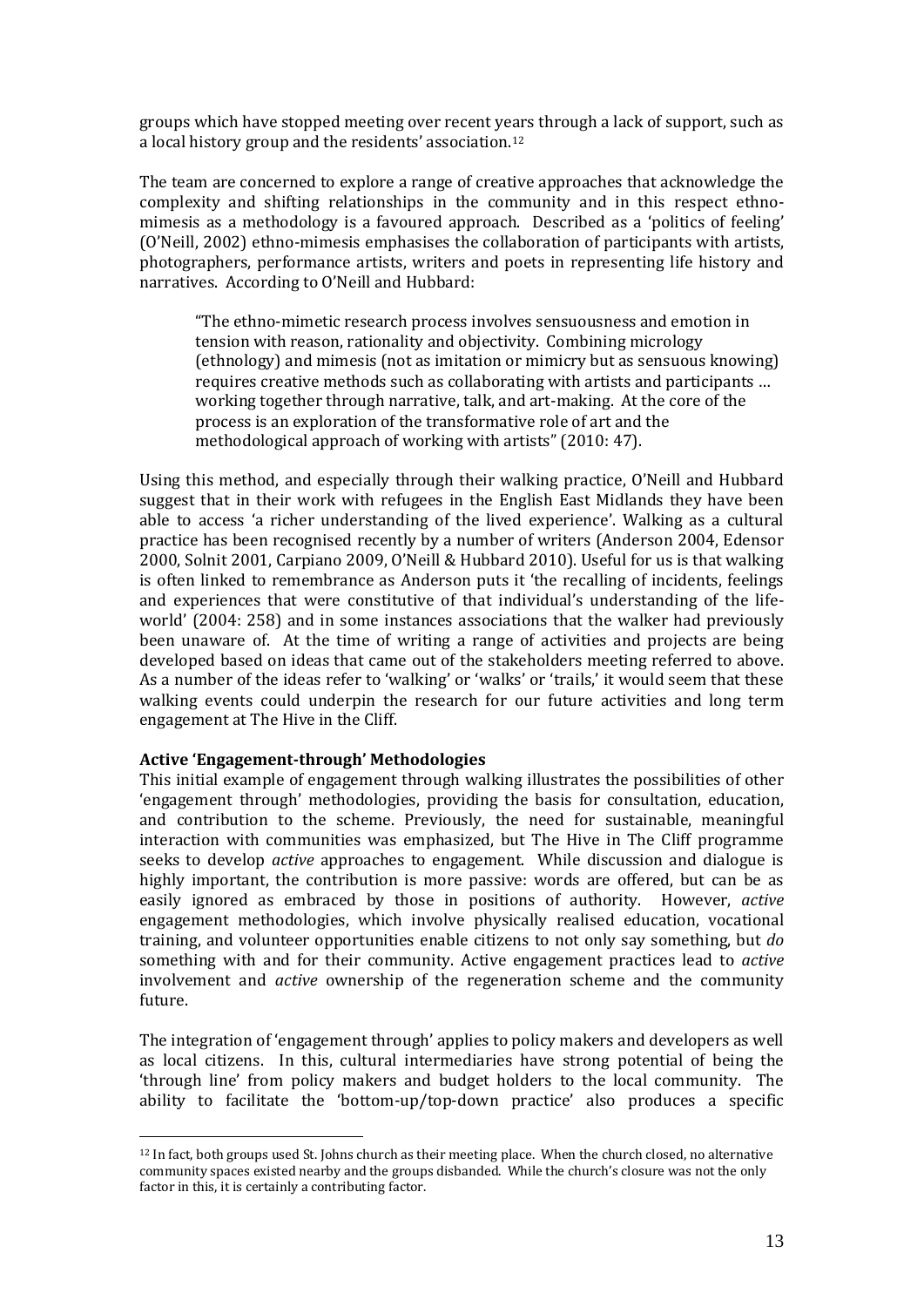knowledge set, categorised by Justin O'Connor (1999) as "…knowledge of the local…that allows cultural industries to both innovate in the local sphere and extend beyond the local." O'Connor further states that " local economic development increasingly depends on the mobilisation of this knowledge, but the ability to do so depends on a range of historically-specific social, economic, cultural and political factors" (16). This specific knowledge set can facilitate engagement *between* the two distinct and seemingly incompatible paradigms: that of the budget holders, whose focus is on economic growth and a city's place in the global market, and those of local communities, whose sense of history, place and ownership permeates their own sense of their city. With the ability to see and work in both perspectives, this 'bottom-up/top-down' engagement *through* cultural and creative activities and entrepreneurship can allow the people and policymakers to move together in sustainable urban regeneration.

Active engagement is especially important in communities with histories of social cohesion problems. Duffy (2009) discusses the decline in community cohesion and trust in the UK over the last 50 years. He begins by discussing the trust and understanding needed to develop (1) relationships between people from different backgrounds and (2) connections between communities and institutions. Ipsos MORI research (2009) showed that two key factors decreased inclusive attitudes toward people from different backgrounds: levels of deprivation and levels of education. The higher the levels of deprivation and the lower the levels of education, the lower the social cohesion will likely exist in the area. This is highly relevant for Broughton as approximately 47% of working age adults held no qualifications in the 2007 census and cohesion has been a problematic issue (Salford City Council, 2009). Duffy further states that "in order to value diversity in society, we must also be confident of the value of our own contribution and not feel threatened by the contribution of others" (5). Enabling citizens' active contributions may help grow their individual confidence and collective sense of achievement<sup>13</sup>. Active engagement methodologies can play a part in these efforts, as active contribution by diverse groups of citizens in one activity or toward one goal *builds*  common experiences. This is especially successful when the central activity lays focus on a subject outside the subject of diversity, as found in the 2007 '100 Voices' project in another part of Northwest England. '100 Voices' was run in Blackburn with Darwen, which is approximately 50 kilometres north/northwest of Salford, a city with significant Southeast Asian populations within a dominant white working class population. '100 Voices' brought together 100 randomly selected citizens to draw out and discuss key issues for local people. In this project, organisers were surprised that people didn't want to talk about social cohesion, but instead issues like graffiti, bad lighting, offlicenses selling alcohol to children, etc. (Burgess in Hole, 2009). Even without guidance from the organisers, citizens sought the opportunity to deal with aspects of mutual concern within the wider community dialogue. Similar approaches will be integrated in the planning of The Hive in The Cliff's activity strands.

The potential economic and social benefits of active engagement through creative and cultural activities are significant. In this, they will create the framework for the working methodologies of The Hive in The Cliff programme. collaboration, integrity and equity, we must ensure these are applied in consistent, longterm approaches and not in 'drop-in, drop-out' delivery. In The Hive in The Cliff, our work with partners towards a cohesive culturally led regeneration and conservation

<u>.</u>

<span id="page-14-0"></span><sup>13</sup> This notion is supported by Shahid Malik, the UK Minister for Community Cohesion: "while the UK is quite good at celebrating diversity, it has not made such an effort to recognise community [and that] doing the latter is key…It is through meaningful interaction that people learn about commonalities… that the more that people mix and engage with different people, the more they identify that diverse people care about many of the same issues, and people do, have common values" (Hole, 2009: 8).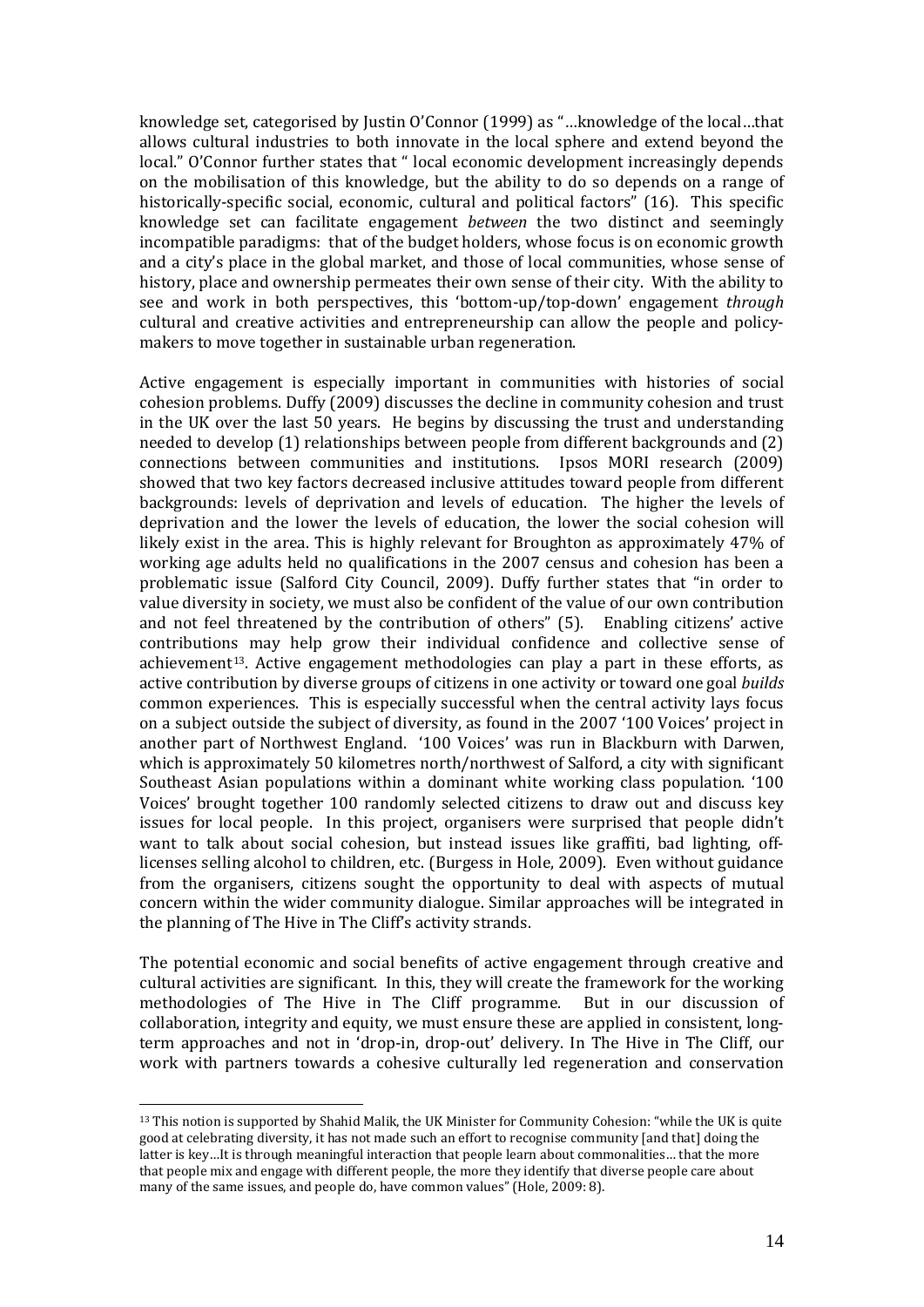programme will provide numerous active engagement opportunities for *all* community members. The Hive in The Cliff will also support The Hive as at St. Johns as a community space for creativity, culture and the arts as its most visible legacy. This legacy will enable creative engagement to be sustained beyond initial five-year programme.

## **The Hive in The Cliff: project aims and outcomes**

## **Programme Outline and Collaborators**

From January to August 2010, The Hive in the Cliff will work with partners to develop a five-year culturally led regeneration programme for Broughton, East Salford for sustainable social and economic renewal in and with the community. As previously discussed, the renewal of an iconic building at risk- the former St. John the Evangelist Church- is at the heart of this programme. The Hive in the Cliff would support its restoration and redevelopment as a community centre for creativity, culture and the arts. The redevelopment of this single building and the overarching programme will underpin the community's engagement with their sense of heritage, celebrating traditional ideas and building on new perspectives toward a more cohesive contemporary community.

The Hive in The Cliff is being led by the University of Salford and the Hive at St. Johns, the social enterprise who are working to develop and manage the building, making space for a creative community within for years to come. Both of these organisations are uncharacteristic leaders within a regeneration scheme, usually led by local authorities, urban planners and large regeneration companies. This paradigm shift is a perceived strength of The Hive in The Cliff, as it provides insight and new perspectives to sustainable urban regeneration, as we are engaging by choice and not obligation. However, we are working with a number of partners for whom community and urban renewal *is,* quite literally, their business and responsibility. These partners include Salford City Council; more specifically, their Arts Development, Heritage Outreach, and Conservation offices, along with the Neighbourhood Management Team, the Higher Broughton Health Centre and the Sustainable Urban Regeneration Directorate. Partners also include Salix Homes and Contour Housing: independent property management companies that maintain Salford City Council's stock of social housing, funded by public monies. Salix Homes also oversees the delivery of the current Broughton Renewal Area programme. Other partners include third sector organizations like the Church of England and the Broughton Trust, along with a number of artists and small arts organizations. Collaborative partnerships currently involve project planning and will involve co-delivery once funding is secured.

## **The Hive in The Cliff: key funding strategies and considerations**

The Hive in The Cliff's funding strategies target both research and engagement funding streams. The significant disconnections that remain between some individuals and groups, posing threats to social cohesion and well being, are also a cause of concern for the UK Research Councils (UKRC). Pockets of deprivation, low employment, low educational achievement skills, poor life-chances, high crime, poor quality local environments, reoffending, anti-social behaviour and low levels of mental well-being persist, especially in economically deprived areas. This is in spite repeated attempts to address these issues. In the face of rapid technological, cultural, social and economic changes and the further need to address major environmental challenges[14](#page-15-0) , the UKRC

<span id="page-15-0"></span> $14$  These environmental changes are profoundly re-shaping some aspects of community life, for example in terms of social networks, community diversity, interpersonal communication and patterns of mobility and participation.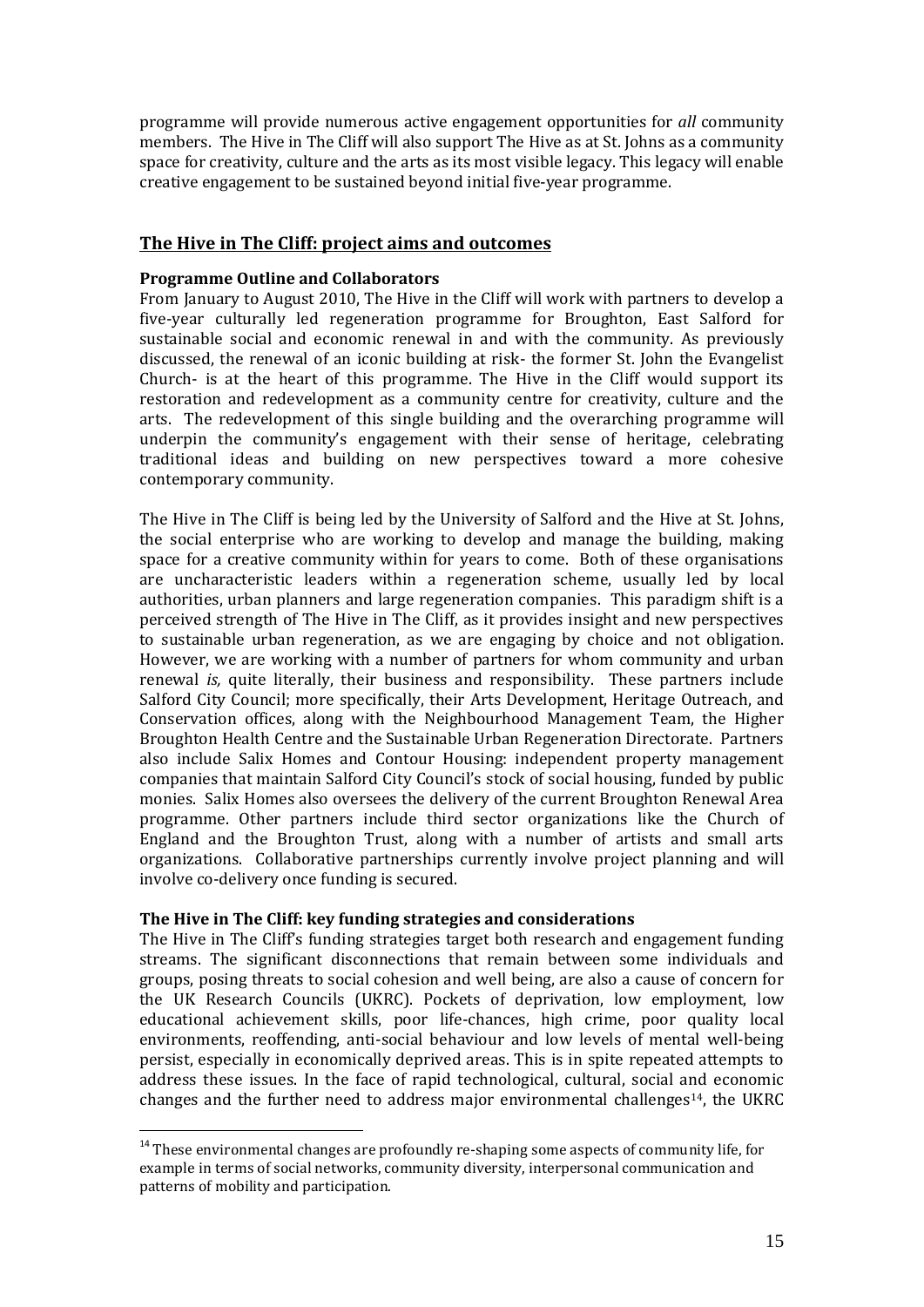has announced they will soon call for the roles of public engagement to be revaluated. It is expected the emergent 'Connected Communities' theme will call for new approaches to be developed that integrate existing knowledge, data and approaches to engage communities and other stakeholders in partnerships to address these key challenges. In short it is about research *with* stakeholders and communities, rather than research *on* communities. The Hive in The Cliff is developing a research project within the overarching five-year programme, targeting the 'Connected Communities' scheme for research funding support.

One key aim of The Hive in The Cliff is to develop a bid for the UK's Heritage Lottery Fund's *Townscape Heritage Initiative* (*THI*) scheme, exploring notions within the Cliff Conservation Area through the creation of The Hive at St. Johns as a cultural community space in Broughton. The *THI* scheme gives grants of £500,000 to £2 million, supporting the heritage-led regeneration of designated conservation areas that suffer significant socio-economic disadvantage. This scheme gives priority to areas of the highest deprivation. *THI* projects must:

- take place in a designated conservation area and involve works to a number of buildings
- involve character-restoring works in the public realm
- contribute to an area's wider regeneration strategies
- involve community consultation, engagement and activities, encouraging local people to be involved in their heritage
- tackle local skills shortages in conservation work

The Hive in the Cliff closely fits the key aims of the Townscape Heritage Scheme. The Index of Deprivation (2007) place Broughton within the 1% - 7% most deprived areas in the nation (Salford City Council, 2009). The Heritage Lottery Fund (HLF) Northwest has also specifically named Salford as one of three priority areas for funding for 2008-2011, strengthening the potential for success. The project team will submit a first-round application by October 2010. If successful, the preparation for the second-stage application will involve a HLF development grant with assistance from a HLF support officer in the stage-two project development.

## **The Hive in The Cliff: proposed building and activity strands**

The Hive in The Cliff programme will include works for the physical and built environment, based on needs identified in the 2006 The Cliffs Conservation Area Appraisal and Broughton Renewal Area Reports. The physical and building aspects are being developed with the city council's Conservation and Planning offices during May and June 2010 and are therefore currently in development. However, the physical and building programme will focus on the redevelopment of St. Johns church surrounding two acres of green space into a much needed community facility, public garden, play area, community growing scheme, community orchard and apiary. The physical and building programme will also seek to develop up to three vacant/overgrown sites in Broughton into outdoor exhibition/activity spaces. If supported by the city council's Conservation office, the programme will redress long-term under investment on council-maintained physical aspects of The Cliff Conservation Area, like street furniture, maintenance of cobbled streets and publicly owned listed buildings. It will also work with partners to develop better public access and usage of the woodland area bordering the River Irwell. Physical developments would include the creation of walking trails, biodiversity planting projects and structures like benches, small rain shelters and huts for bird watching.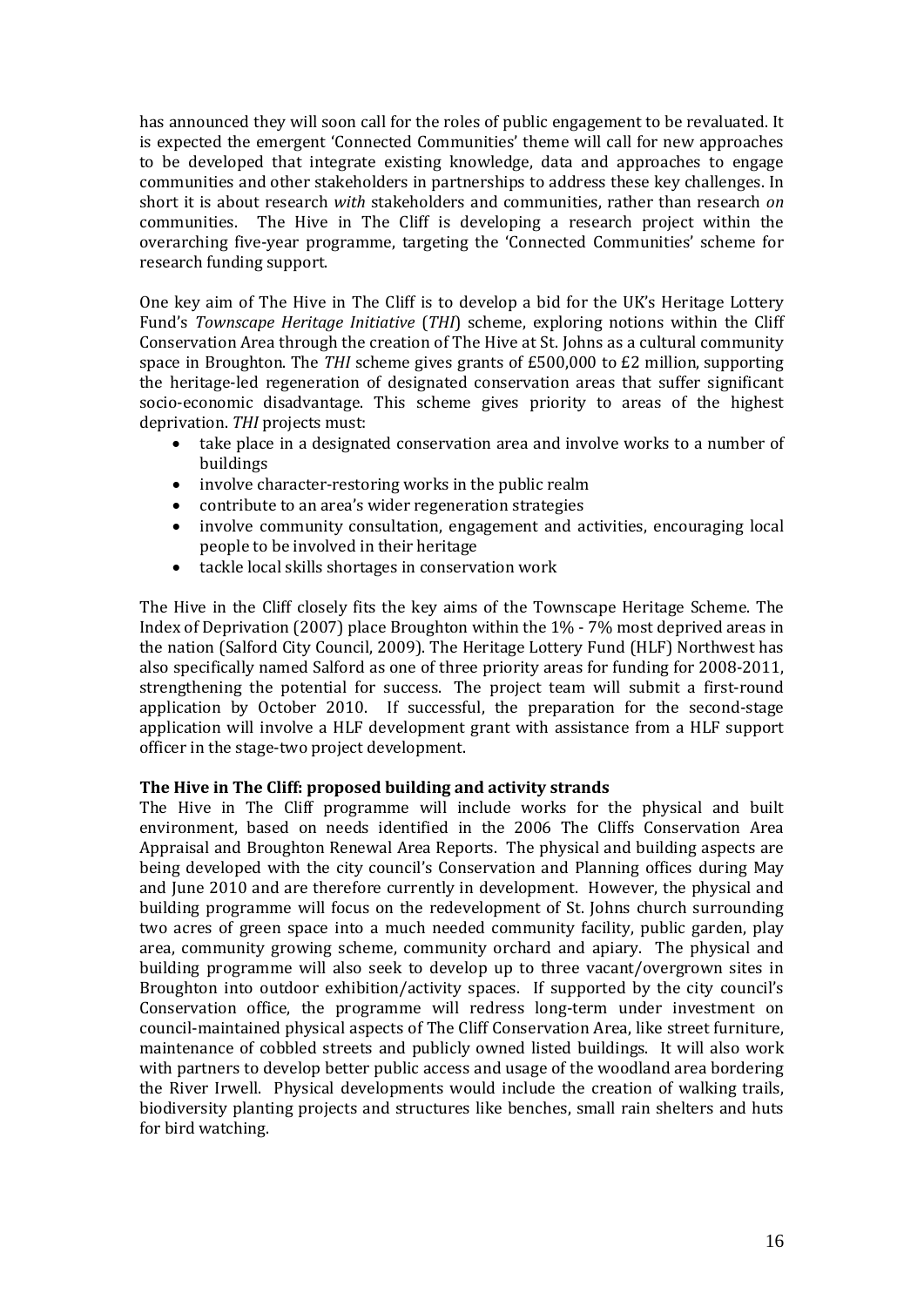However, the main focus of The Hive in The Cliff is the residents and their active input into Broughton's regeneration. In this, we have created fourteen activity strands within the five-year programme. Planning meetings for each distinct activity strand have been scheduled in April and May 2010 and, at the time of writing, a third of these meetings have occurred. Although the strands are highly varied in content and approach, several trends have emerged.

Some activity strands support on existing projects that incorporate engagement with heritage and creative approaches. Each of these existing activities has documented evidence of success, but are either under funded or will be un-funded within twelve months. For example, the 'Writing Lives Plus' activity strand builds on the success of a creative writing and identities group and further integrates its practices into the larger heritage project, supporting its continuity for another five years.

Other activity strands are educational in nature, but use creative methodologies to present heritage in genuinely surprising, new and unexpected ways. For example, one activity strand will develop a series of heritage and cultural walks/trails in and through Broughton. However, some walks will be led by performers in character. These characters will not be 'historical' in nature, but 'imperfect, ill-placed experts' that inject a sense of play into the walks, inverting the notions of expert and novice and empowering the participants to 'guide their guide' within the activity's framework. By integrating high quality creative practices in active 'engagement through' approaches to heritage and education, both the content and context are more likely to inspire.

Many activity strands seek to build the community's individual and collective capacity within the cultural industries, both formally and informally. One strand is comprised of vocational schemes, which will address an identified national shortage of conservation specialism within the UK building trade, the high rates of unemployment in Broughton, and will train a small workforce *in* the capital projects of The Hive in The Cliff. Other strands develop a range of non-vocational creative skills such as creative writing, patchwork, and storytelling, which can contribute to the community's overall social capacity and sense of mutual belonging.

Finally, a collection of strands focus on disseminating the knowledge, strategies and practices developed in The Hive in The Cliff to others involved in future culturally led regeneration schemes. The project's interdisciplinarity allows for a range of appropriate and interested audiences: academics, local authorities, artists and community workers, among others. An archiving strand will document The Hive in The Cliff and create an archive of Broughton's heritage for present and future generations.

Although their individual practices differ, each distinct strand of The Hive in The Cliff programme clearly involves creative approaches to and heritage sites and subject matter. Each strand also addresses at least one aspect identified in building sustainable communities: economic. social. educational. and environmental benefits. We are communities: economic, social, educational, and environmental benefits. confident that our cross-sector planning and active engagement approach provides an exciting case study with potential for palpable community benefit.

# **Key Issues for Project Development**

In the final stages of the project's development, several issues remain highly important. In our combined research, we were pleased to find that advocates for culturally led regeneration are plentiful. But many theorists make great warnings to the "just add culture and stir" approach to urban regeneration. (Gibson and Stevenson in Quinn,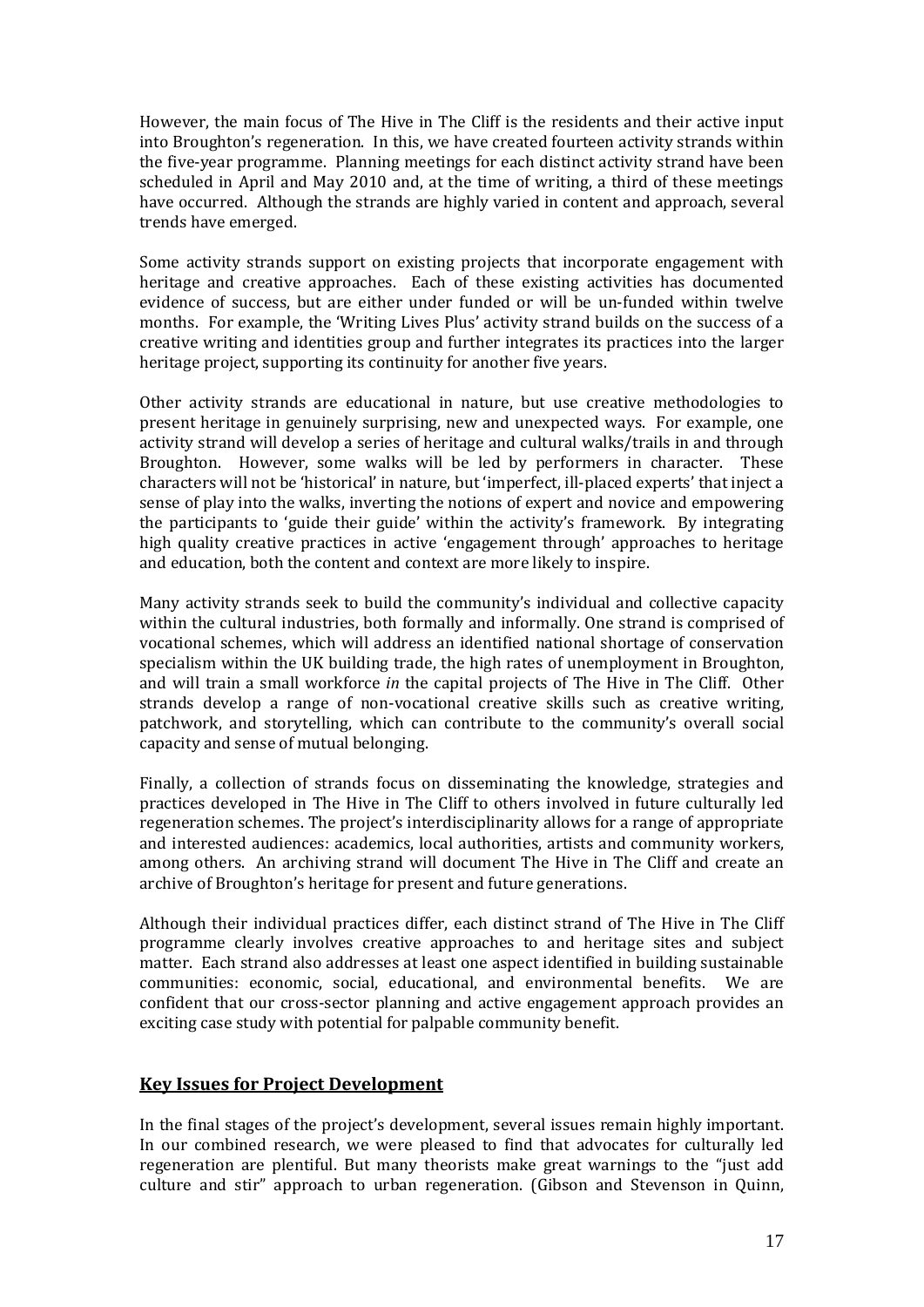2007: 86) Culturally led regeneration must go beyond the top-down perspectives of culture as an economic driver and an opportunity for public art. "The rhetorical promotion of culture as a sort of economic panacea is profoundly short-sighted and indeed underestimates the value of culture for the people of the locality" (Paddison et al, 2007: xiii). For examples, Glasgow's 1990 European Year of Culture was seen as an overall success, despite two widely criticised aspects: "…its failure to promote the involvement of geographically peripheral and socially deprived communities in arts activity, and its inability to act as a platform for representing local cultures." Glasgow's Year of Culture was even referred to as a "'superficial makeover,' focusing on the privileged few while 'covering up' the real concerns of the city's working class majority" (McLay in Quinn: 94). High quality does not mean high art. Nor does it mean the *rejection* of high art as a way to connect with people from various working class communities.[15](#page-18-0) Sharp et al (2007) make a clear point about the risks involved in the schemes such as ours, stating:

"What the experience of urban regeneration continues to repeat is that the uses to which culture has been employed as part of the process of revival can be socially divisive… [as] cultural planning immediately raises the question 'culture for whom?' in which imposition and the favouring of public interests are likely to engender reaction and resistance" (157-158).

With this warning ringing in our ears, The Hive in The Cliff team is currently focusing on five issues for the project's short and long-term development. These foci involve: community contribution, organisational collaboration, relationship to public initiatives, integration of research and the legacy of the project.

#### **Key issues: community and organisational contribution**

<u>.</u>

The first key issue- community contribution- relates to many *communication* aspects of The Hive in The Cliff. We recognise that the Broughton community is made up of longterm residents, short-term and transient residents, community organisations, local businesses, and branches of the local authority. As previously illustrated, there has been collaboration and contribution at the organisational level, but none yet on the level of the resident. The first steps in community consultation will occur in July, but there is a fine balance to strike within the planning of these communications and consultations. Widespread anecdotal evidence indicate that this community has been 'consulted to death' over the last five years, due to the fore mentioned public schemes. However, there is a general impression in the community that their wishes have been ignored in the planning and delivery of 'beneficial' schemes and projects. So, The Hive in The Cliff is keen to make community involvement meaningful and with direct correlation to the programme as its both delivered and experienced. However, we must also consider the timeframes of The Hive in The Cliff as a five year, *funding dependent* programme. Although we have identified a good central target for funding and are developing the application for an October/November deadline, the earliest this scheme might start is March 2012. If we are unsuccessful with our initial applications, the delay will continue until the project can be supported. So, in planning the methods and timings of community contribution to the scheme, we must balance our desire to embed the community's specific wants/needs without inadvertently making promises or raising expectations without a guaranteed ability to follow through.

<span id="page-18-0"></span><sup>&</sup>lt;sup>15</sup> This comment responds to the popular 'fad' of including graffiti murals and street dance classes in community art projects. While both are valid creative mediums, this 'street-wise' approach makes patronising assumptions about urban, disadvantaged communities and bypass the process of engaging with the local community and creatively responding to their specific situation and needs.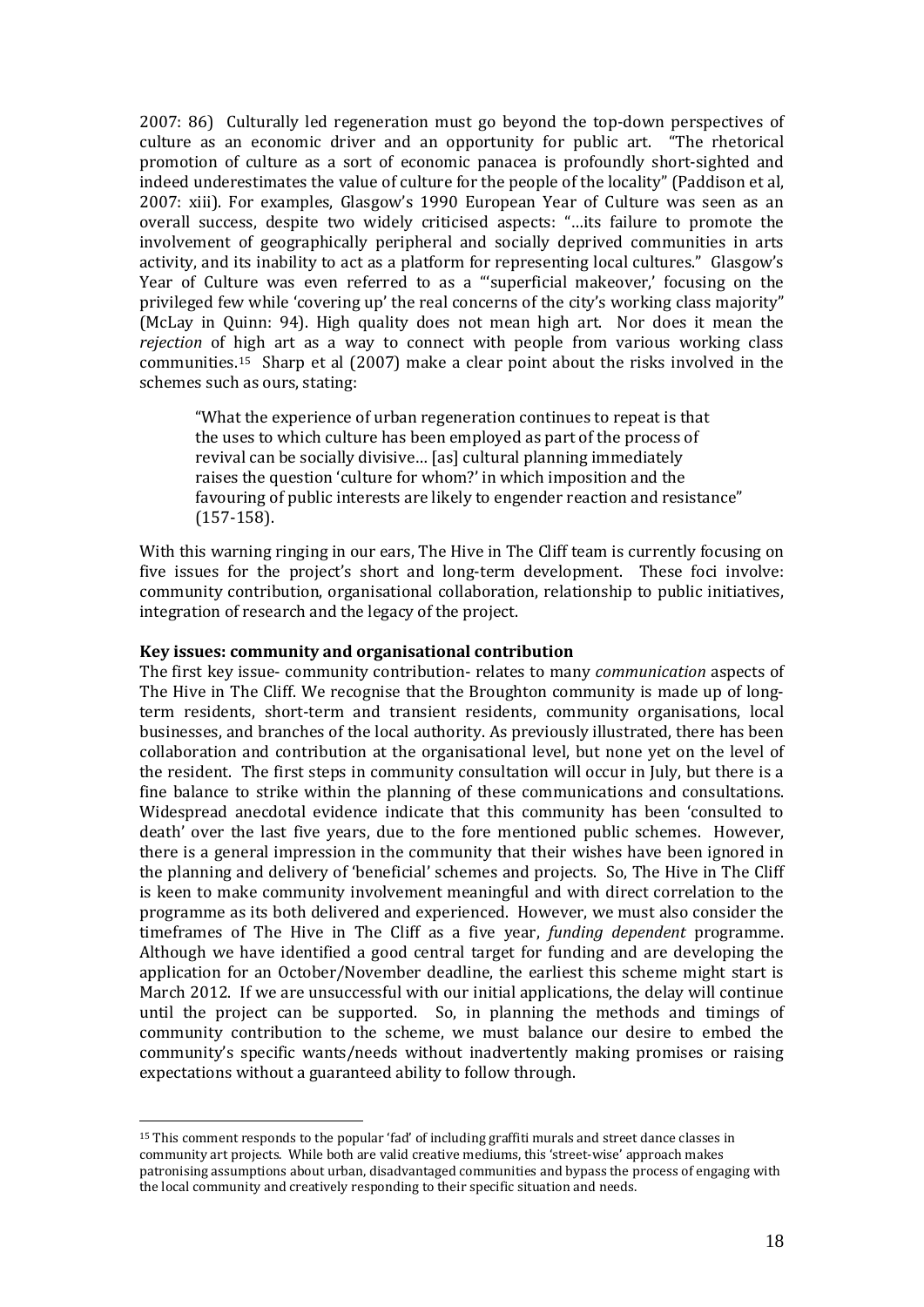Organisational collaboration is also a key issue. The interest in this scheme from new partners has been broad and the potentials for joined-up thinking and joint delivery promises the widest benefits from a number of perspectives. However, wide involvement is notoriously difficult to manage, as each organisation has its own priorities, staffing and budgeting issues. A lack of time committed to the project by *each*  partner could lead to poor delivery, mission drift, poor collaboration in delivery and lost opportunities in monitoring and evaluation. So, in the creation of The Hive in The Cliff comprehensive project plan, careful consideration will be needed to generate and maintain high-quality collaboration and dialogue within the full five-year programme and its earlier development/bidding processes.

#### **Key issues: public initiatives, the role of research and long-term legacies**

One positive aspect of The Hive in The Cliff is its clear overlap with the local and regional initiatives, targeting both the Broughton area's needs and the role of the creative and cultural industries in Salford and the greater Manchester region. However, where the overlap is not a *perfect* fit, problems may arise. For example, Salford City Council is committing large sums of money to develop the cultural industries within regeneration schemes in both the Salford Quays and the Central Salford corridor.<sup>16</sup> Both of these areas are at least 1½ miles from Broughton, which is a chiefly residential area and sits outside of the city's central business districts. As public funds hope to achieve the greatest economic return on their investment, it is common for these investments to centre on economic areas. "Current trends suggest precisely the scenario of a rapidly regenerating and gentrifying urban core surrounded by a ring of intensely disadvantaged residential areas" (Jones and Wilks-Heeg in Paddison et al, 2007: xi). This trend creates a potential risk in accessing some public funding, along with *full* philosophical commitment to The Hive in The Cliff and its various aims.

The integration of the research, recording, monitoring and evaluation aspects of this project is also a concern. As described in the project overview, the Heritage Lottery funding bid will be paired with an application to the UKRC's 'Connected Communities' scheme, building publicly engaged, interdisciplinary research into The Hive in The Cliff programme as a whole. However, the relationship between academic research, which is reflective and analytical in nature, and the monitoring and evaluation process, which is also reflective and analytical in nature, is difficult one. They will require different involvement from different partners and yet have some overlapping perspectives. Both budgeting and planning these various aspects will be complicated, as activity strands overlap and form part of a long-term project. Value-for-money and the depth of evaluation will remain important, especially as an ambitious case study for cross-sector approaches in culturally-led sustainable regeneration. While these are achievable, the complexity of the integration process remains a cause for careful consideration.

Finally the legacy of the project remains an important consideration in the development of The Hive in The Cliff project. Some project aspects will involve large-scale building work, which create one type of legacy. Archives will be created and maintained, with training programmes developed to communicate our learning points and help prepare others for similar schemes in the future. However, some of the ephemeral aspects of the project, those that deal with individual experiences, memories and discoveries, create another sort of legacy which equally important, but difficult to capture. The Hive in The Cliff project team want to make sure both the tangible and intangible are considered when addressing the project's legacy. This, of course, links to the earlier issue of

<span id="page-19-0"></span><sup>&</sup>lt;u>.</u> <sup>16</sup> Both of these sites border major economic sites in Manchester. The Salford Quays development sits across the water from Manchester United's Old Trafford football ground and the Trafford Park economic area and the Central Salford corridor borders Manchester City Centre.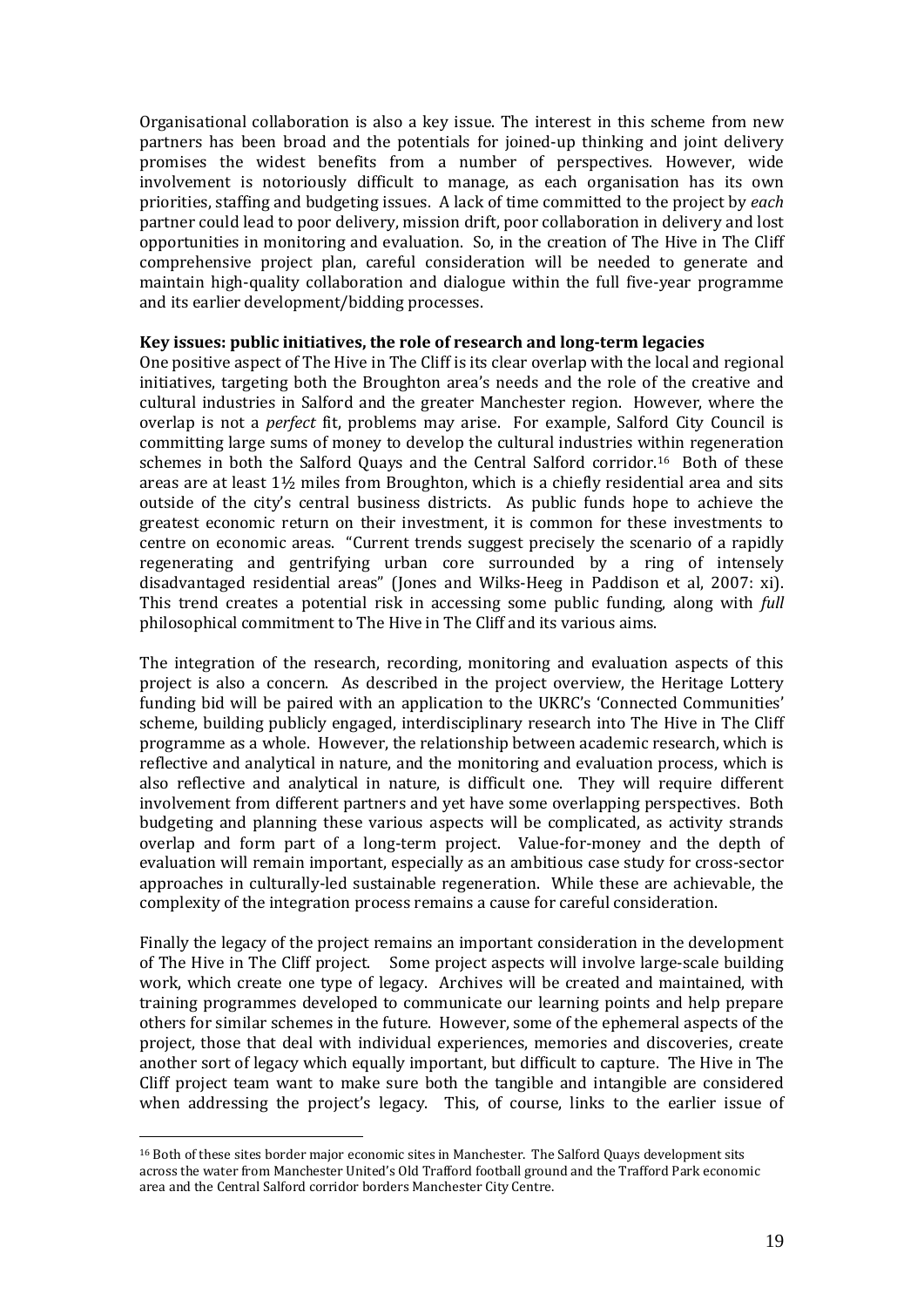monitoring and evaluation and the project team will grapple with these issues simultaneously.

# **Conclusion**

While The Hive in The Cliff is an ambitious project in early stages, it is built on extensive research and existing expertise. The Hive in The Cliff programme will be developed and agreed by August 2010 and aims for full-scale implementation by spring 2012. This case study seeks to integrate sustainable building methods, community-led approaches, wide scale collaboration with the public, private and third sector, and active, 'engagementthrough' methodologies, all for palpable community benefit. Within a cultural context, it also aims to do so while demonstrating good value-for-money, especially in comparison to culturally led regeneration programmes like MediaCity:UK and the overall Salford Quays development. However, as with the regeneration of Kiraly Street in Pécs, The Hive in the Cliff project team and our partners face documented history of preference toward high-profile, physically-driven models of regeneration. We hope that, in The Hive in The Cliff, we can place the "more abstract building of kinship, reciprocity and community ties- the 'hidden wealth of nations'" at the heart of both physical and social regeneration activities toward a genuinely sustainable future in Broughton (Cox, 2010: 2). We look forward to future updates regarding this case study at future Regional Studies Association events and proceedings.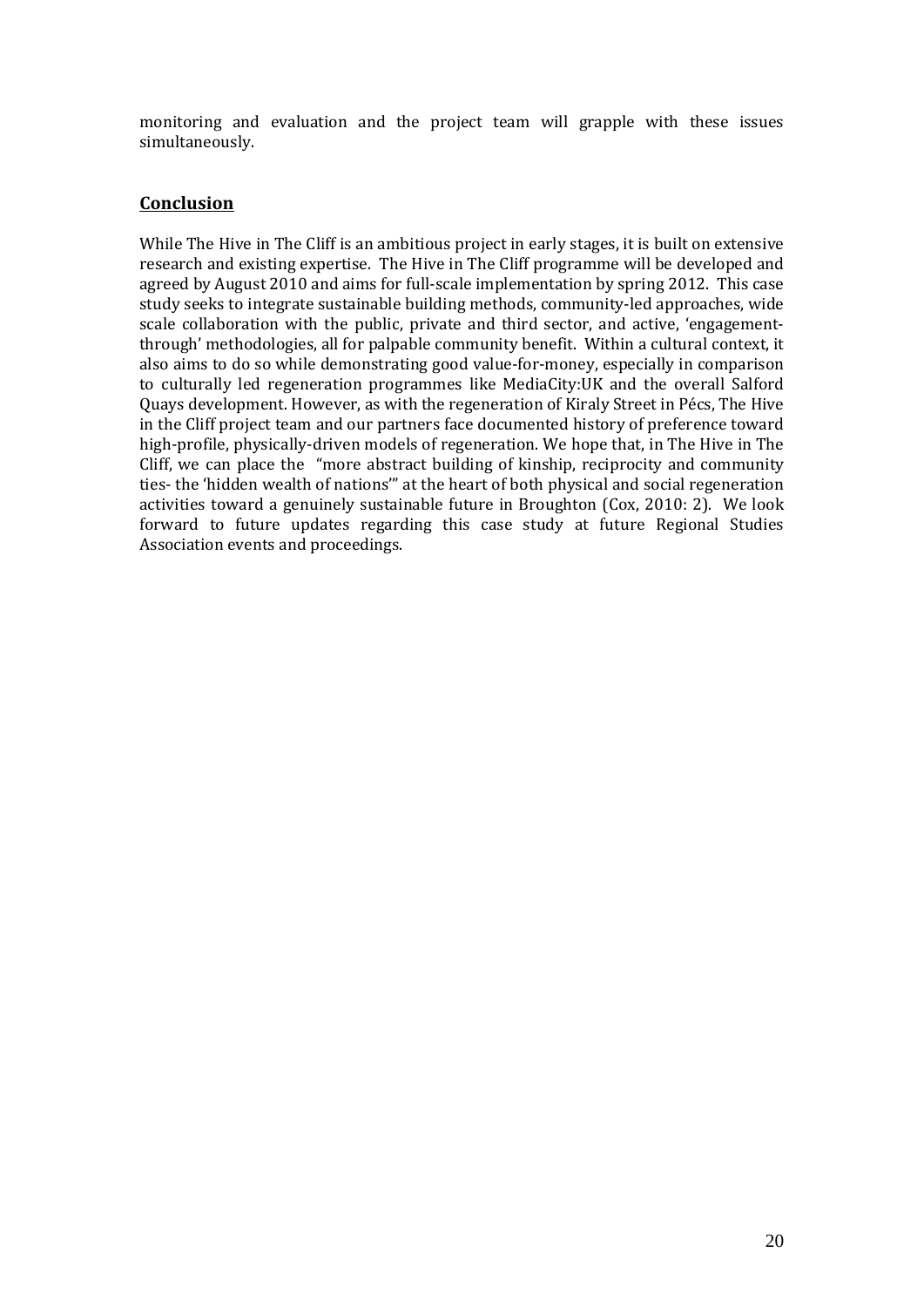# **Bibliography**

Anderson, J. (2004) Talking whilst walking: a geographical archaeology of knowledge in *Area,* 36 (3), p. 254-261

Atkinson, R. (2000) The hidden costs of gentrification: displacement in central London, *Journal of Housing and the Built Environment*, p 307

Bachelard, Gaston (1994) *The Poetics of Space,* Massachusetts: Beacon Press

CABE (2010) Case Study: Chimney Pot Park, *Commission for Architecture and the Built Environment website,* retrieved on 15 April 2010 from: http://www.cabe.org.uk/casestudies/chimney-pot-park

Casey, E. (2001) Between geography and philosophy: what does it mean to be in the place-world? *Annals of the Association of American Geographers,* 91, p. 683-693

Casey, E. S. (1993) *Getting back into place: Toward a renewed understanding of the placeworld.* Bloomington and Indianapolis: Indiana university press.

Carpiano, R. M. (2009) Come take a walk with me: The 'Go-Along' interview as a novel method for studying the implications of place for health and well-being. *Health and Place* 15 (1): 263-272

Cooper, G. (2005), *Salford: An Illustrated History*, The Breedon Books Publishing Company, Derby UK

Cox, E. (Mar 2010) "It's sour, but it's ours: calling a lemon a lemon in regeneration" in the *Institute for Public Policy Research website,* Retrieved on 30 March 2010 from: http://www.ippr.org/ipprnorth/articles/?id=3919

Deakin, M. and Allwinkle, S. (2008a) A community-based approach to sustainable urban regeneration: the LUDA project, *International Journal of Inter-disciplinary Social Sciences,* Vol. 3, (5): 181-191.

Deakin, M. (2008b), The search for sustainable communities, in Vrekeer, R., Deakin, M. and Curwell, S. *Sustainable Urban Development Volume 3: the Toolkit for Assessment*, Routledge, Oxon.

Deakin, M. (2009) A Community-based approach to sustainable urban regeneration, *Journal of Urban Technology*, Vol. 16, No. 1: 91-110.

Drivers Jonas (2006) *Heritage Works: the use of historic buildings in regeneration, a toolkit of good practice,* Drivers Jonas, London UK

Duffy, B. "Building Trust and Cohesion across Northern Neighbourhoods" in Hole, S. (August 2009), *Building Communities of Trust: community cohesion in the North event report,* IPPR North, Newcastle-upon-Tyne, UK

Edensor (2000) Walking in the British countryside: reflexivity, embodied practices and ways to escape, *Body and Society,* 6, 81-106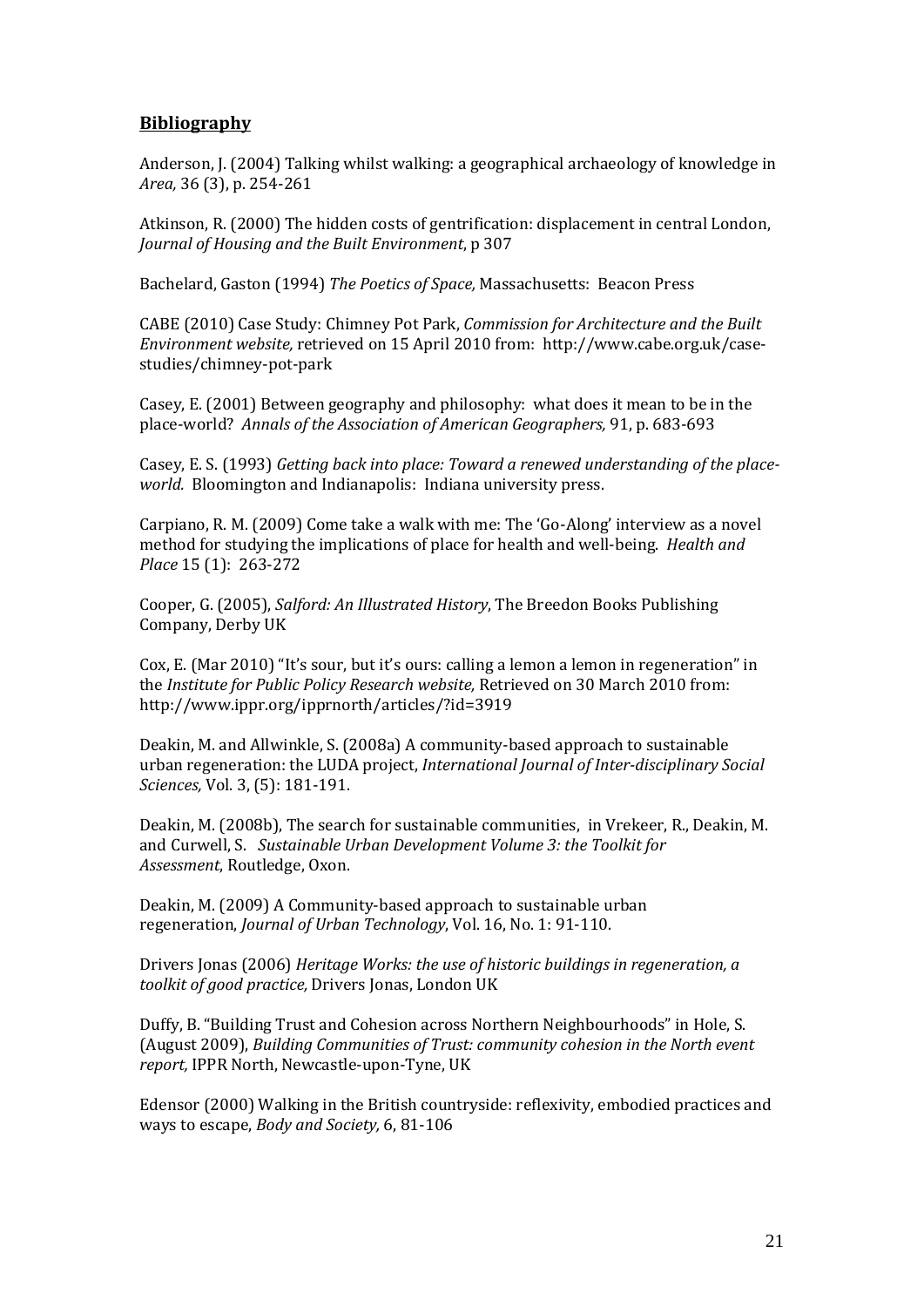Engels, F. (1968) *The Condition of the Working Class in England* [1845], Stanford University Press, Stanford USA

English Heritage (2010) Listed Buildings, *English Heritage Website,* retrieved on 22 April 2010 from: http://www.english-heritage.org.uk/server/show/nav.1373

European Association of Historic Towns and Regions (EAHTR) (2007) *INHERIT: investing in heritage- a guide to successful urban regeneration,* EAHTR, Norwich UK

Evans, G. (2005) Measure for Measure: Evaluating the Evidence of Culture's Contribution to Regeneration, *Urban Studies,* 42, (5/6), p. 959-983

Forrest, R. & Murie, A. (1988) *Selling the Welfare State: the Privatisation of Public Housing*, Billing & Sons Ltd, Worcester UK

Hall, P., The Creative City in the Third Millennium in Verwijnen, J. & Lehtovuori, P. (ed.) (1999) *Creative Cities: cultural industries, urban development and the information society,* UIAH Publications, Helsinki, FIN

Harvey, D. (1996) *Justice, Nature and the Geography of Difference*, Oxford: Blackwell

Hole, S. (August 2009), *Building Communities of Trust: community cohesion in the North event report,* IPPR North, Newcastle-upon-Tyne, UK

Julier, G. Urban Designscapes and the Production of Aesthetic Consent in Paddison, R. & Miles, S (2007), *Culture-Led Urban Regeneration,* Routledge, Oxon UK

Klunzman, K (2004) Keynote speech to Intereg III Mid-term conference, Lille, in: *Regneration and Renewal*, 19 November , p.2. cited in, Evans, (2005) Measure for Measure: Evaluating the Evidence of Culture's Contribution to Regeneration, *Urban Studies,* 42, (5/6), p. 959-983

Leadbeater, C. & Wong, A. (2010), *Learning from the Extremes*, Commissioned by Cisco Systems, San Jose USA

MediaCityUK (2010) The story: Phase 1, *MediaCityUK website,* retrieved on 22 April 2010 from: http://www.mediacityuk.co.uk/the-story/timescales/index.htm

*Newsnight,* Salford Revisited, Changing Places (2010), BBC2, 25 January.

*No author* (2008) Pictures of 'Salford Past,' *Manchester Evening News* [online], 21 March, retrieved on 15 April 2010 from:

http://www.manchestereveningnews.co.uk/community/s/1041998\_pictures\_of\_salford \_past

NWDA (2009) Key Sector Support, *Northwest Development Agency website,* retrieved on 22 April 2010 from: http://www.nwda.co.uk/areas-of-work/business/key-sectors.aspx

ODPM (2003) Definition of a Sustainable Community, *OFFICE OF THE DEPUTY PRIME MINISTER (now COMMUNITIES AND LOCAL GOVERNMENT)* website, retrieved on 23 April 2010] available a[t http://www.communities.gov.uk/archived/general](http://www.communities.gov.uk/archived/general-content/communities/whatis/)[content/communities/whatis/](http://www.communities.gov.uk/archived/general-content/communities/whatis/)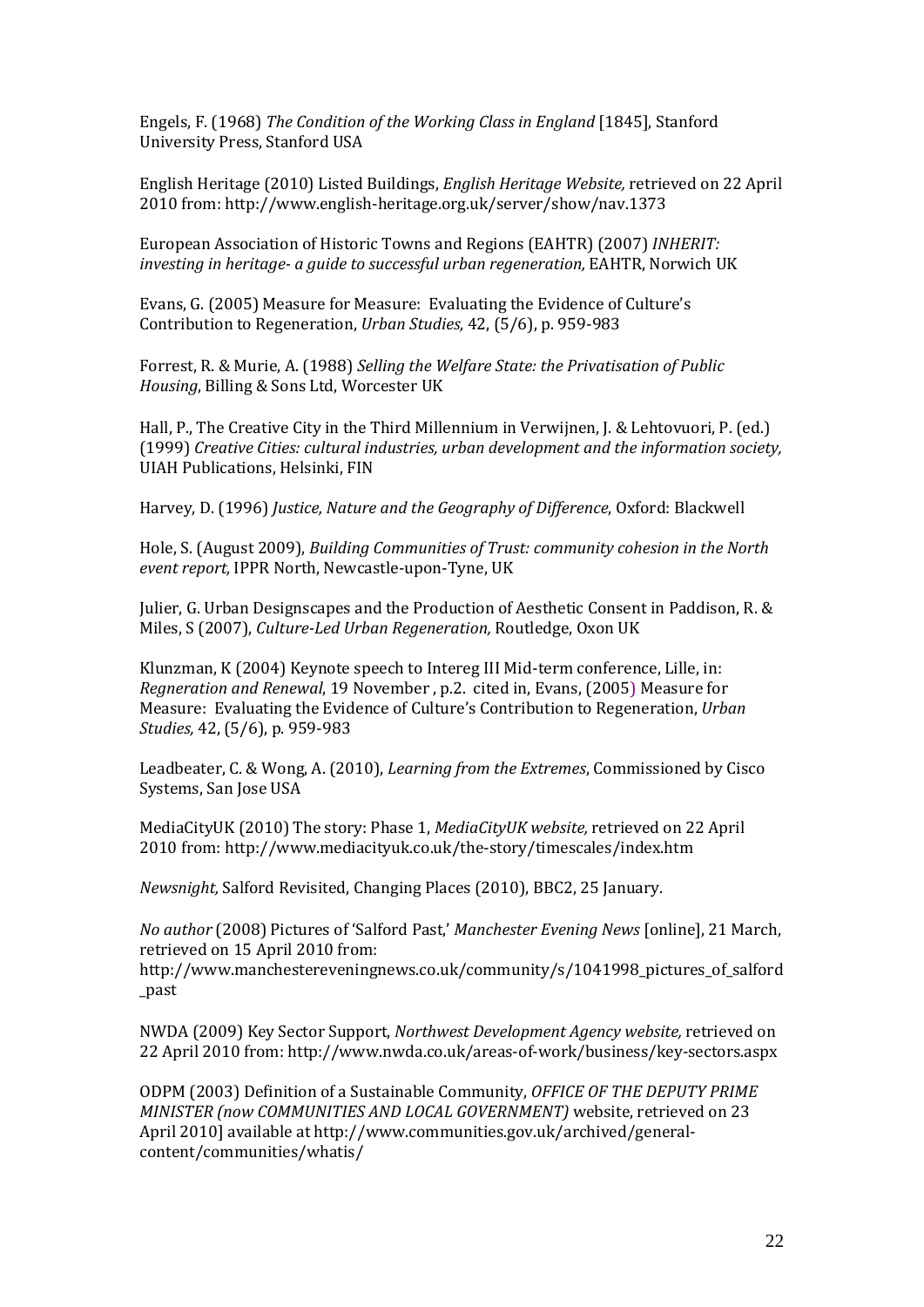ONS (2001) Salford Metropolitan Borough key statistics, *Office of National Statistics website,* retrieved on 15 April 2010 from:

http://neighbourhood.statistics.gov.uk/dissemination/LeadKeyFigures.do?a=3&b=276 781&c=Salford&d=13&e=16&g=354179&i=1001x1003x1004&o=1&m=0&r=1&s=1198 206645757&enc=1

O'Connor, J. Popular Culture, Reflexivity and Urban Change in Verwijnen, J. & Lehtovuori, P. (ed.) (1999) *Creative Cities: cultural industries, urban development and the information society,* UIAH Publications, Helsinki, FIN

O'Neill, M. & Hubbard, P. (2010) Walking, sensing, belonging: ethno-mimesis as performative praxis, *Visual Studies*, 25 (1), p. 47

Paddison, R. & Miles, S (2007), *Culture-Led Urban Regeneration,* Routledge, Oxon UK

Pivaro, N. (2009) Hazel Blears doesn't meet Nigel Pivaro, *The Salford Star* [online], retrieved on 15 April 2010 from: http://www.salfordstar.com/article.asp?id=196

Quinn, B. Arts Festivals and the City in Paddison, R. & Miles, S (2007), *Culture-Led Urban Regeneration,* Routledge, Oxon UK

Qureshi, Y. (2009) Salford's 'middle class makeover, *Manchester Evening News*, 25th June 2009, retrieved on 15 April 2010 from: http://www.manchestereveningnews.co.uk/news/s/1119240\_salfords\_middle\_class\_m akeover

Salford City Council (2008) 'Salford Quays Milestones: the story of Salford Quays,' *Salford City Council website*, retrieved on 22 April 2010 from: http://www.salford.gov.uk/d/milestones\_v2.pdf

Salford City Council (3 October 2009) Housing Market Renewal Fund, *Salford City Council website,* retrieved on 14 April 2010 from: http://www.salford.gov.uk/housingpathfinder.htm

Salford City Council (22 October 2009), Salford Local History*, Salford City Council Website,* retrieved on 14 April 2010 from: http://www.salford.gov.uk/localhistorysalford.htm

Salford City Council (2009) Broughton Ward Profile, *Salford City Council Website,* downloaded on 2 February2010 from: http://www.salford.gov.uk/salfordwardprofiles.htm

Salford City Council (2010) Heritage and Conservation, *Salford City Council website,* retrieved on 22 April 2010 from: http://www.salford.gov.uk/heritage-andconservation.htm

Sharp, J., Pollock, V., & Paddison, R. Just Art for a Just City: Public Art and Social Inclusion in Urban Regeneration in Paddison, R. & Miles, S (2007), *Culture-Led Urban Regeneration,* Routledge, Oxon UK

Solnit, R. (2001) *Wanderlust: A history of walking*, London: Verso

Steedman, C. (1997) *Landscape for a Good Woman*, London: Virago